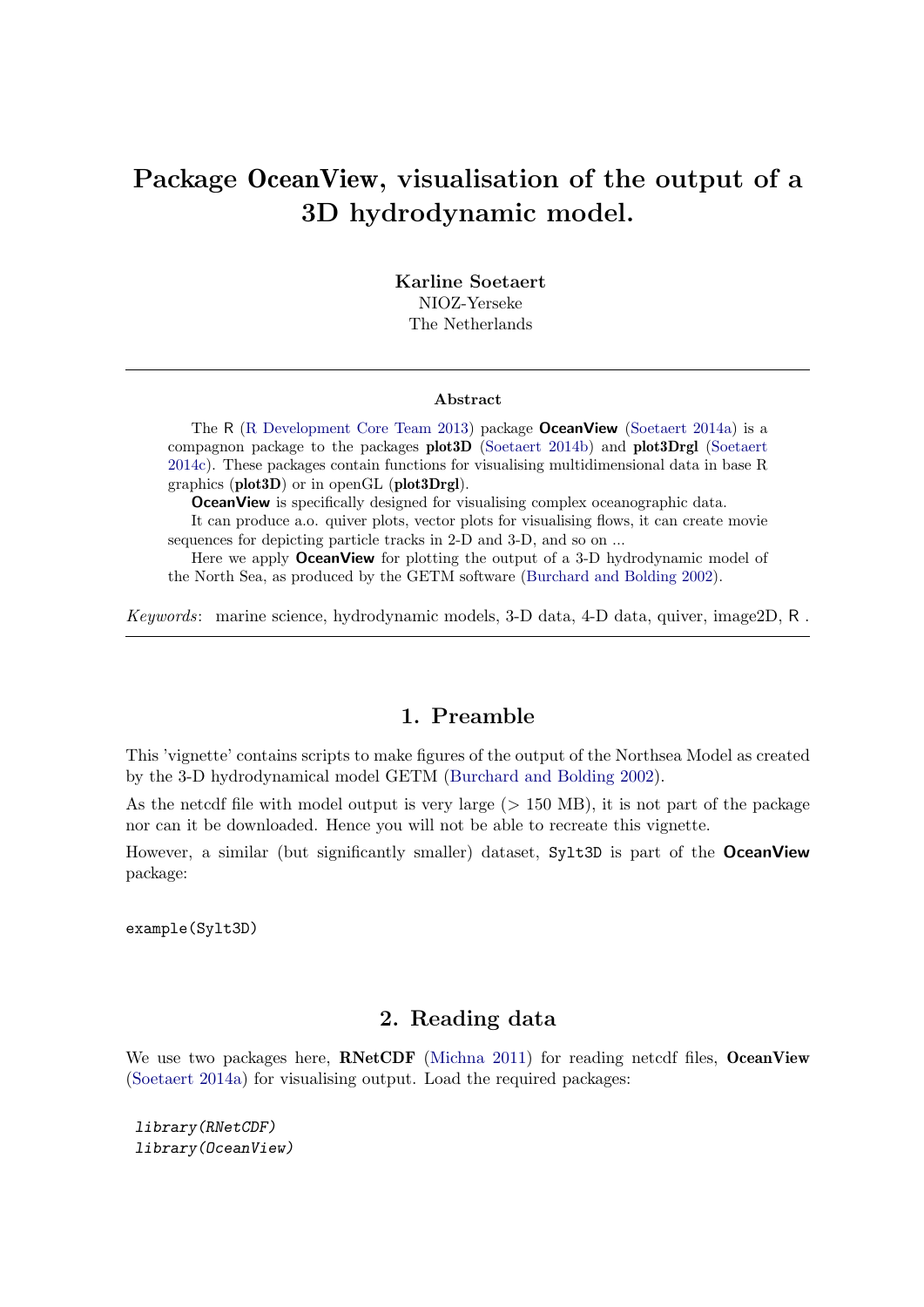Open the NETCDF file with the output of the Northsea simulation, and print its content: [1](#page-1-0)

```
d.nc <- open.nc( "ns_06nm_sept_1997_3d.nc")
print.nc(d.nc)
dimensions:
       xc = 111;
       yc = 87;
       level = 26;
        time = UNLIMITED ; // (30 currently)
variables:
        int grid_type ;
        int vert_cord ;
        int ioff ;
                ioff:long_name = "index offset (i)";
        int joff ;
                joff:long_name = "index offset (j)" ;
        double dx ;
                dx:units = "m";
                dx:long_name = "grid spacing (x)";
        double dy ;
                dy:units = "m";
                dy:long_name = "grid spacing (y)";
        double xc(xc) ;
                xc:units = "m";
        double yc(yc) ;
                yc:units = "m" ;
        double lonc(xc, yc) ;
                lonc:units = "degrees_east" ;
                lonc:long_name = "longitude" ;
                lonc:valid\_range = -180180;
                lonc: FillValue = -999;
                lonc:missing_value = -999;
        double latc(xc, yc) ;
                latc:units = "degrees_north" ;
                latc:long_name = "latitude" ;
                latc:valid\_range = -9090;
                late:-FillValue = -999;
                latc:missing_value = -999;
        double convc(xc, yc) ;
                convc:units = "degrees" ;
                convc:long_name = "grid rotation" ;
                convc:valid\_range = -180180;
                convc:-FillValue = -999;
                convc:missing_value = -999;
```
<span id="page-1-0"></span><sup>&</sup>lt;sup>1</sup>Note: the text in boxes is the R-code; the text below boxes in this format (if any) is output, produced by R.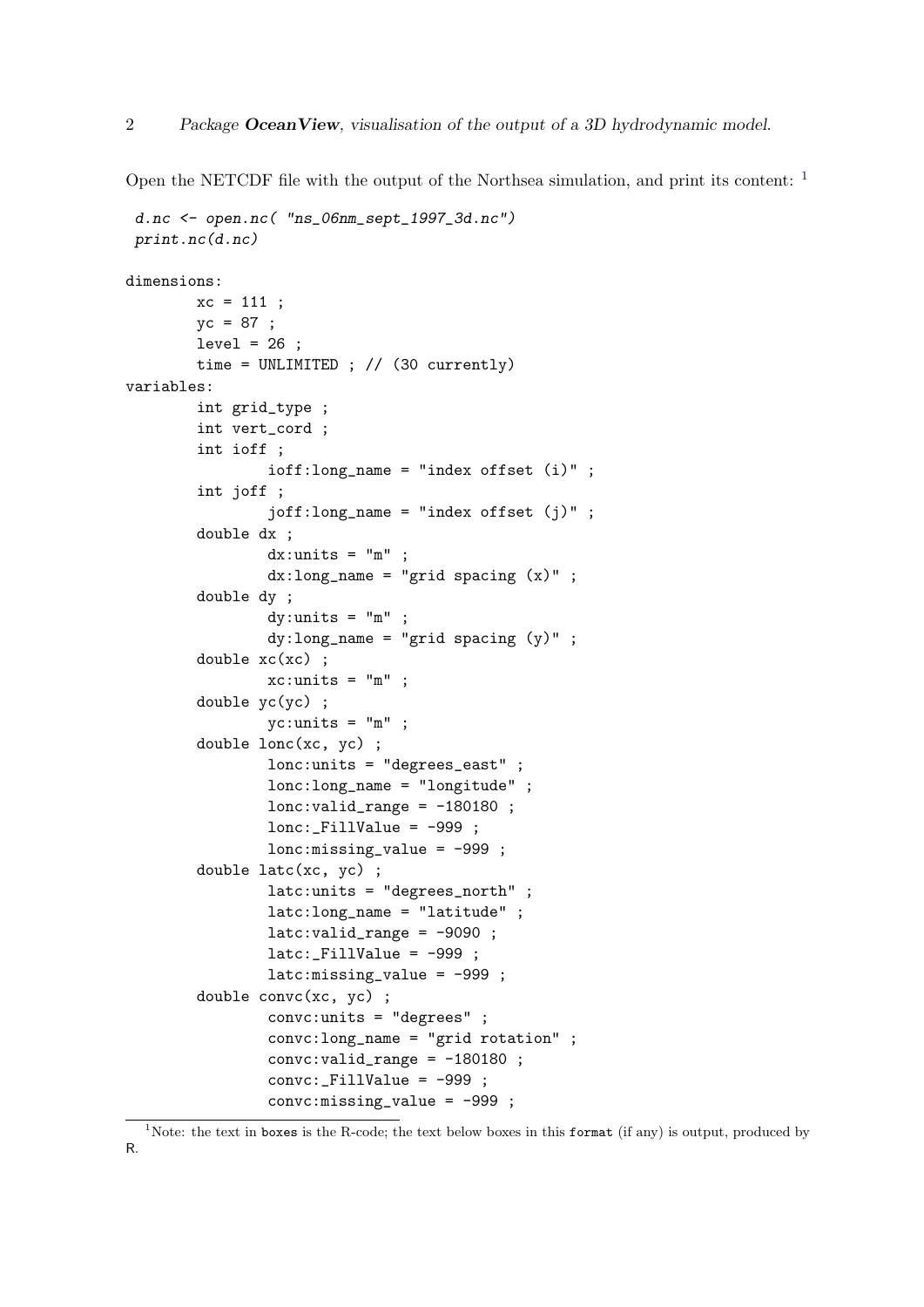```
double latu(xc, yc) ;
        latu:units = "degrees" ;
        latu:long_name = "latu" ;
        latu:valid\_range = -9090;
        latu: FillValue = -999 ;
        latu:missing_value = -999;
double latv(xc, yc) ;
       latv:units = "degrees" ;
        laty:long_name = "laty";
        latv:valid range = -9090 ;
        latur:-FillValue = -999;
        latv:missing_value = -999;
double level(level) ;
        level:units = "level" ;
double bathymetry(xc, yc) ;
        bathymetry:units = "m" ;
        bathymetry:long_name = "bathymetry" ;
        bathymetry: valid_range = -54000;
        bathymetry: _Fi11Value = -10;
        bathymetry:missing_value = -10;
float time(time) ;
        time:units = "seconds since 1997-09-01 00:00:00" ;
        time:long_name = "time" ;
float elev(xc, yc, time) ;
        elev:units = "m" ;
        elev:long_name = "elevation" ;
        elev:valid\_range = -1515;
        elev: FillValue = -9999;
        elev:missing_value = -9999 ;
float u(xc, yc, time) ;
       u:units = "m/s";
        u:long_name = "int. zonal vel." ;
        u:valid\_range = -33;
       u: FillValue = -9999;
       u:missing_value = -9999;
float v(xc, yc, time) ;
       v:units = "m/s";
        v:long_name = "int. meridional vel." ;
        v:valid\_range = -33;
        v:-FillValue = -9999;
        v:missing_value = -9999;
float h(xc, yc, level, time) ;
       h:units = "m" ;
       h:long_name = "layer thickness" ;
       h:-Fi11Value = -9999;
       h:missing_value = -9999;
float hcc(xc, yc, level) ;
```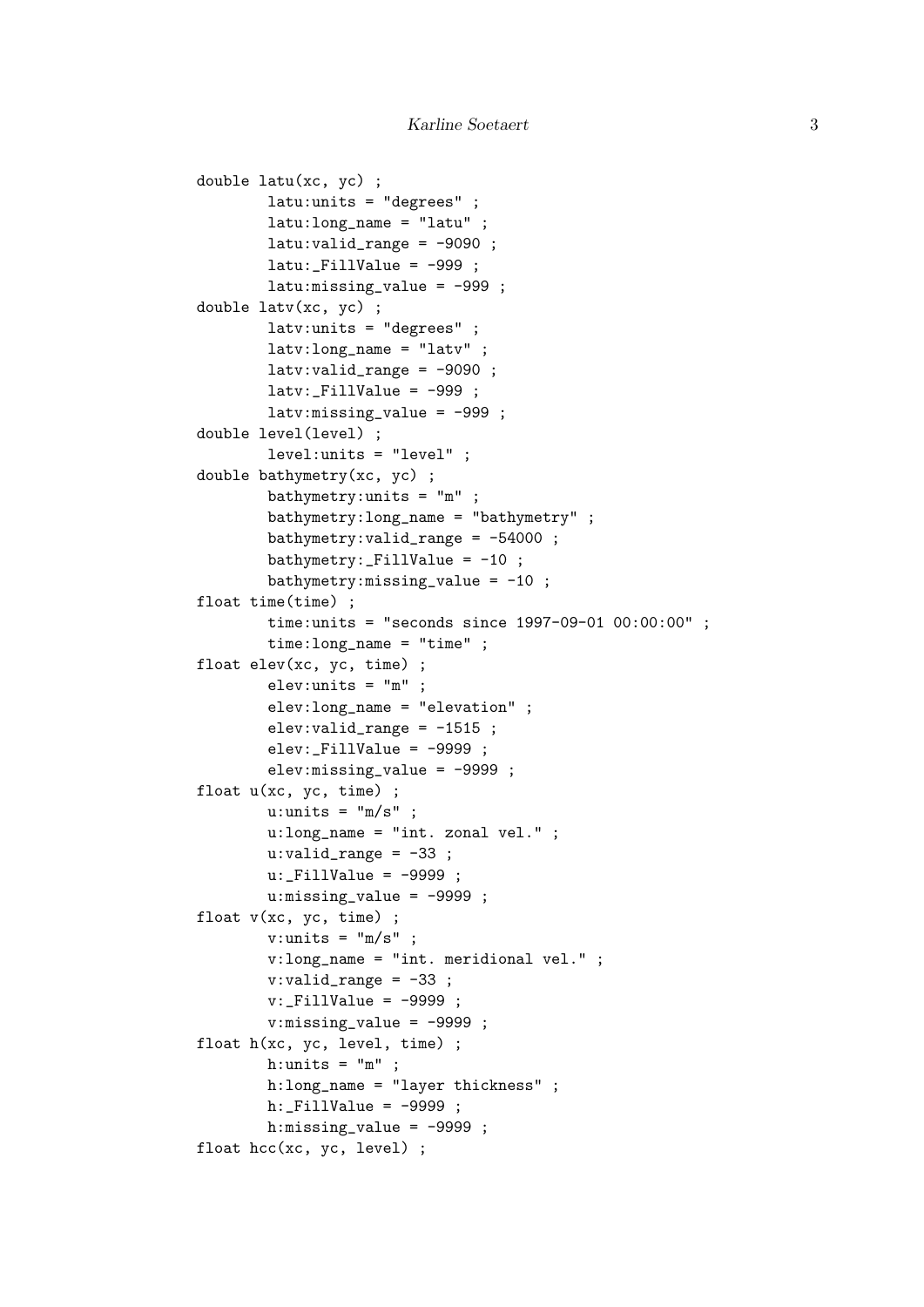```
hc:units = " ;
                hcclong_name = "hcc";
                hc:valid_range = 01 ;
                \text{hcc:}\_FillValue = -1 ;
                hcc:missing_value = -1 ;
        float uu(xc, yc, level, time) ;
                uu:units = 'm/s";
                uu:long_name = "zonal vel." ;
                uu:valid_range = -33;
                uu: FillValue = -9999 ;
                uu:missing_value = -9999;float vv(xc, yc, level, time) ;
                vv:units = "m/s";
                vv:long_name = "meridional vel." ;
                vv:valid\_range = -33;
                vv:-FillValue = -9999;
                vv:missing_value = -9999;
        float w(xc, yc, level, time) ;
                w:units = "m/s";
                w:long_name = "vertical vel." ;
                w:valid\_range = -33;
                w: FillValue = -9999 ;
                w:missing_value = -9999;
        float salt(xc, yc, level, time) ;
                salt:units = "PSU" ;
                salt:long_name = "salinity" ;
                salt:valid_range = 040 ;
                salt:-FillValue = -9999 ;
                salt:missing_value = -9999 ;
        float temp(xc, yc, level, time) ;
                temp:units = "degC" ;
                temp:long_name = "temperature" ;
                temp:valid\_range = 040;
                temp: - FillValue = -9999;
                temp:missing_value = -9999;
// global attributes:
```

```
:title = "North Sea - 6nm" ;
:history = "Generated by getm, ver. 1.8.0" ;
```
#### 2.1. Reading the data

The data are read:

```
lat_c \leftarrow var.get.nc(d.nc, "latc")lon_c <- var.get.nc(d.nc, "lonc")
time <- var.get.nc(d.nc, "time")
```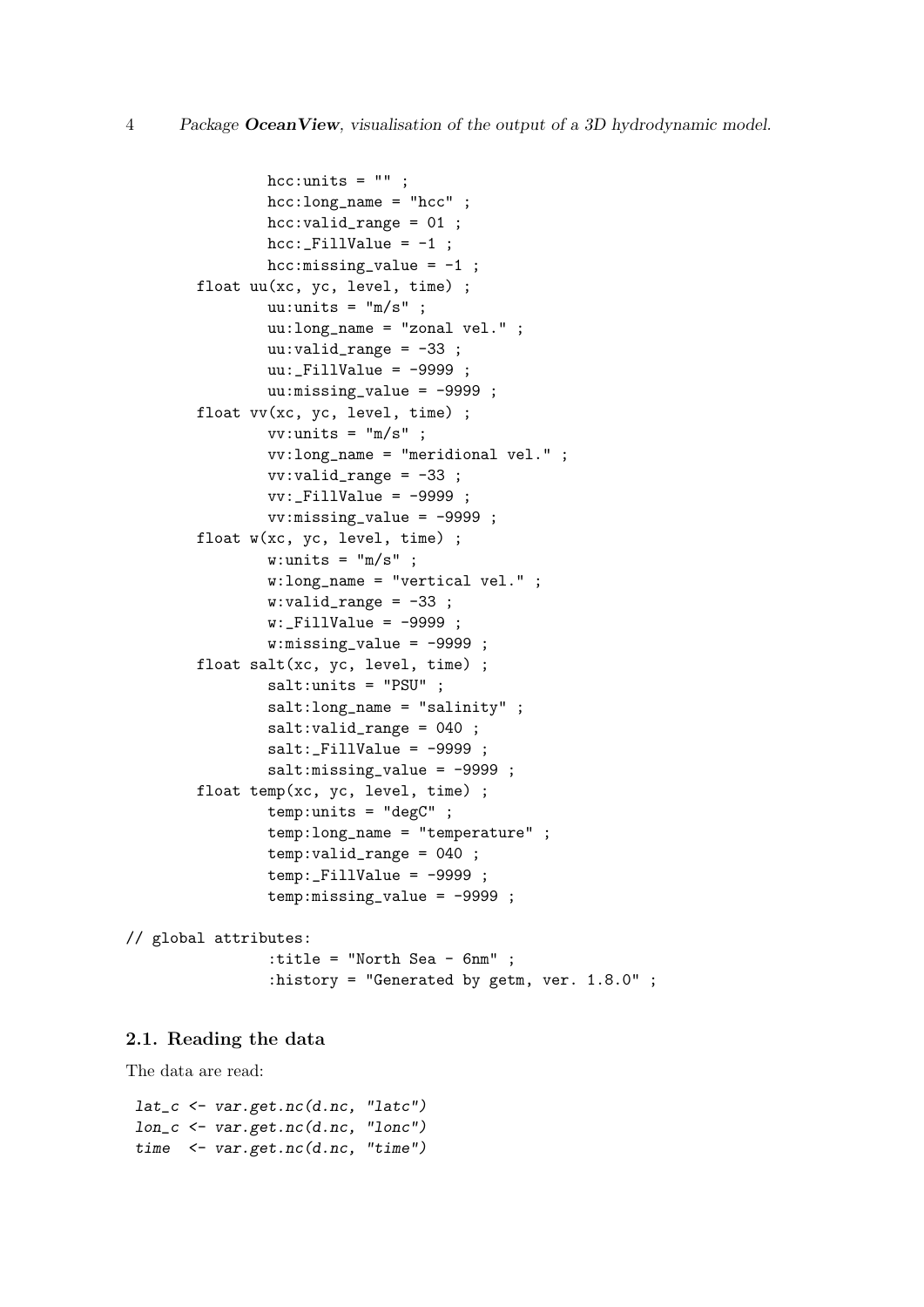```
level <- var.get.nc(d.nc, "level")
convc <- var.get.nc(d.nc, "convc")
xc <- var.get.nc(d.nc, "xc") / 1000 # in km
yc <- var.get.nc(d.nc, "yc") / 1000
dx <- var.get.nc(d.nc, "dx") / 1000
dy \leq -var.get.nc(d.nc, "dy") / 1000hcc <- var.get.nc(d.nc, "hcc")
h \leftarrow var.get.nc(d.nc, "h")
bathy <- var.get.nc(d.nc, "bathymetry")
# get 2-D data
u <- var.get.nc(d.nc, "u")
v \leftarrow \text{var.get}.\text{nc}(d.\text{nc}, \sqrt[n]{v^n})elev <- var.get.nc(d.nc, "elev")
temp <- var.get.nc(d.nc, "temp")
ww \leftarrow var.get.nc(d.nc, "w")uu <- var.get.nc(d.nc, "uu")
vv \leftarrow var.get.nc(d.nc, "vv")
```
Show some values: the grid spacing, and he ranges of the velocities: :

 $c(dx, dy)$ [1] 11.112 11.112 range(uu, na.rm = TRUE) [1] -1.217723 1.751082  $range(vv, na.rm = TRUE)$ [1] -1.303300 2.244228  $range(ww, na.rm = TRUE)$ [1] -0.01644286 0.02704342

#### 2.2. Box depths

The output of the model lacks an output variable that has the depth, in the middle of each compartment. It is created from the thickness of each box (h). First we take the temporal mean of the box thicknesses:

```
hh \leftarrow apply(h, MARGIN = 1:3, FUN = mean)
```
Then we take the cumulative sum of the box thicknesses. This gives the depth at the box interfaces: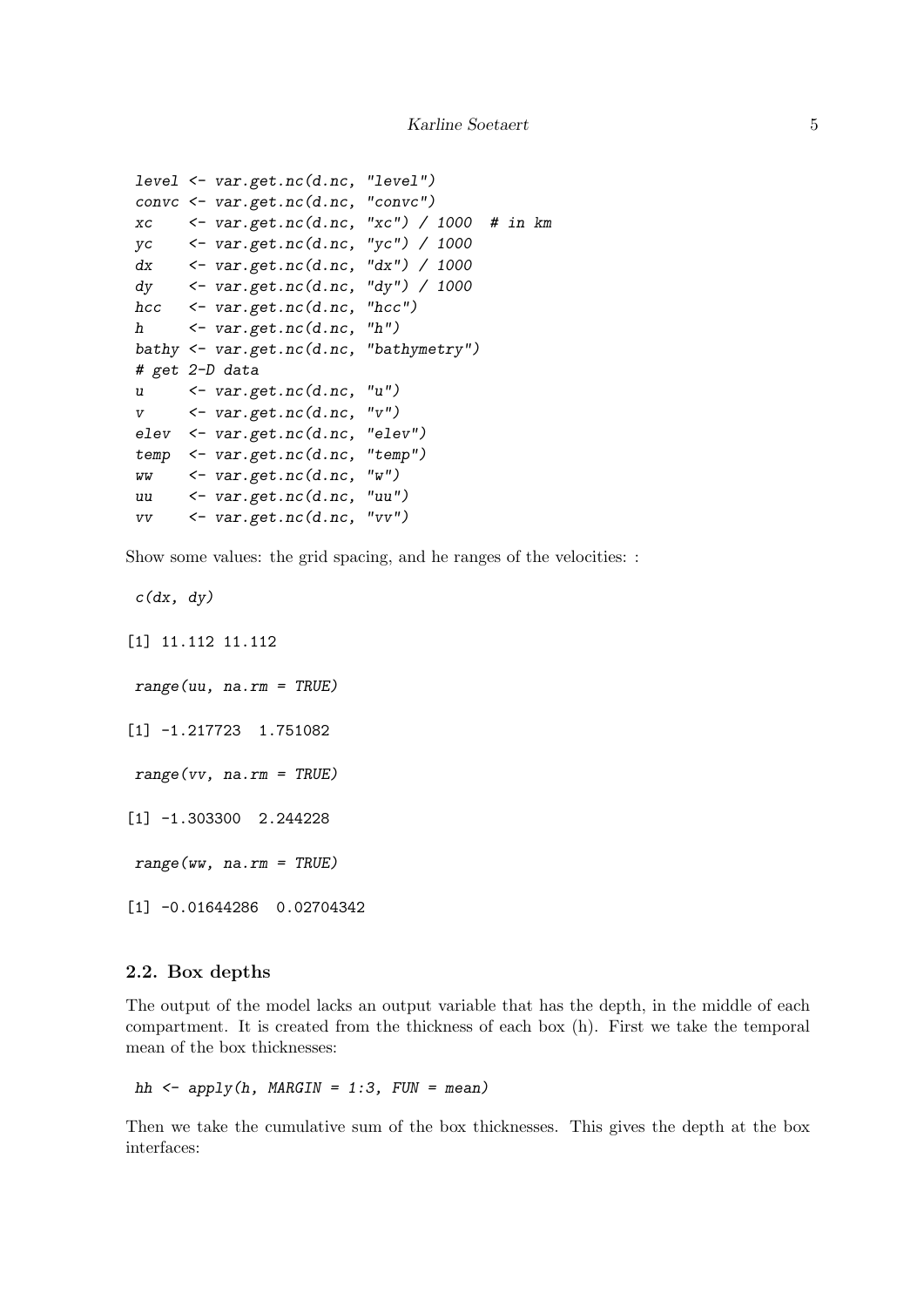```
depth <- hh
depth[, , 1] <- 0
for (i in 26:2)
 depth[ , , i-1] <- depth[ , , i-1] + depth[ , , i]
```
Then we take the mean of the interfaces, to get the depth at the centre of a box.

```
for (i in 2:26)
 depth[,, i] <- 0.5*(depth[, i-1] + depth[,, i])
```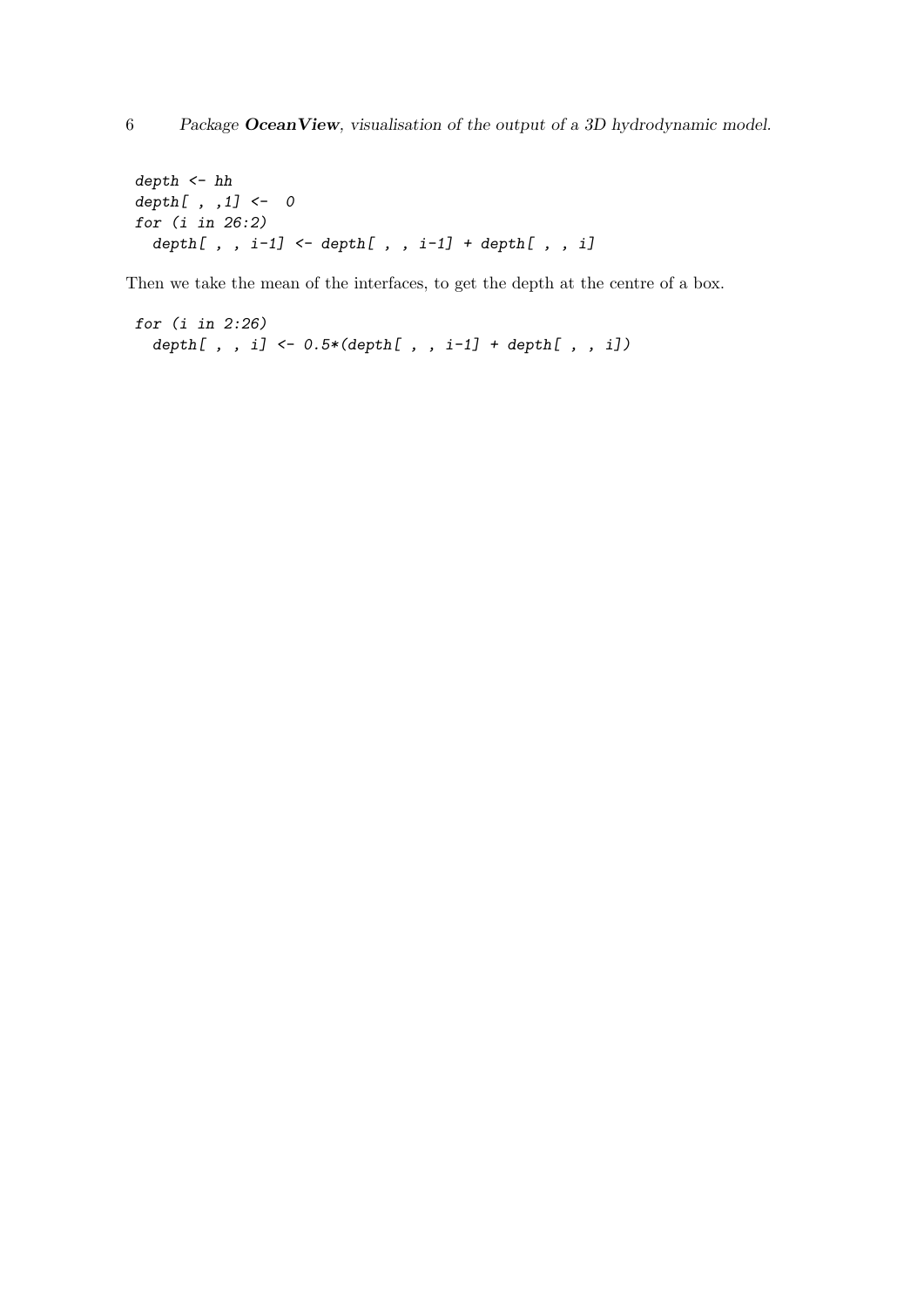### 3. Plot bathymetry and grid

jet2.col from the package plot3D is a suitable color scheme, not too dark.

```
par(mfrow = c(2, 2))col \leftarrow jet2,col(100)#
# Plot every fourth grid point
plot(x = lon_c[seq(1, length(lon_c), by = 4)],y = lat_c[seq(1, length(lat_c), by = 4)],xlab = "longitude", ylab = "latitude",
     pch = ".", main = "grid points")
legend("bottom", legend = paste (c("x: ", "y: "); dim(lon_c)))#
# Plot the bathymetry on the grid (distorted)
image2D(bathy, x = xc, y = yc, MACol = "black",col = col, xlab = "km", ylab = "km",main = "Bathymetry on grid", clab = c("", "", "m"))
#
# The bathymetry on regular coordinates - shade emphasises bathymetry
image2D(bathy, x = lon_c, y = lat_c, Mcool = "black", shade = 0.15,col = col, main = "Bathymetry on coordinates",
      xlab = "longitude", ylab = "latitude", clab = c("", "", "m"))#
# add transect line
lines(lon_c[30,], lat_c[30,]) # from where the sigma grid is plotted
#
# plot the sigma grid on transect line
matplot(x = yc, depth[30,,], type = "1", col = "black",
        main = "sigma grid", ylab = "depth, m'', xlab = "y",
        lty = 1, ylim = c(140, 0)lines(yc, bathy[30,], lwd = 2, col = "red")
```
#### 3.1. Another bathymetric view

Bathymetric data can also be plotted as perspective plots.

```
par(mfrow = c(1, 1))# make bathymetry that does not have NAs (for z-values)
D \leftarrow bathy ; D[is.na(D)] \leftarrow 0
persp3D(x = xc, y = yc, z = -D, colvar = -bathy,col = "grey", shade = 0.5, scale = FALSE, phi = 80,M_{\text{Acol}} = \text{grey}(0.2), theta = 0, box = FALSE)
```
To zoom, rotate, cut, try:

```
plotrgl()
plotdev(xlim = c(-100, 500), ylim = c(5667, 6300), zlim = c(-50,0), phi = 50)
```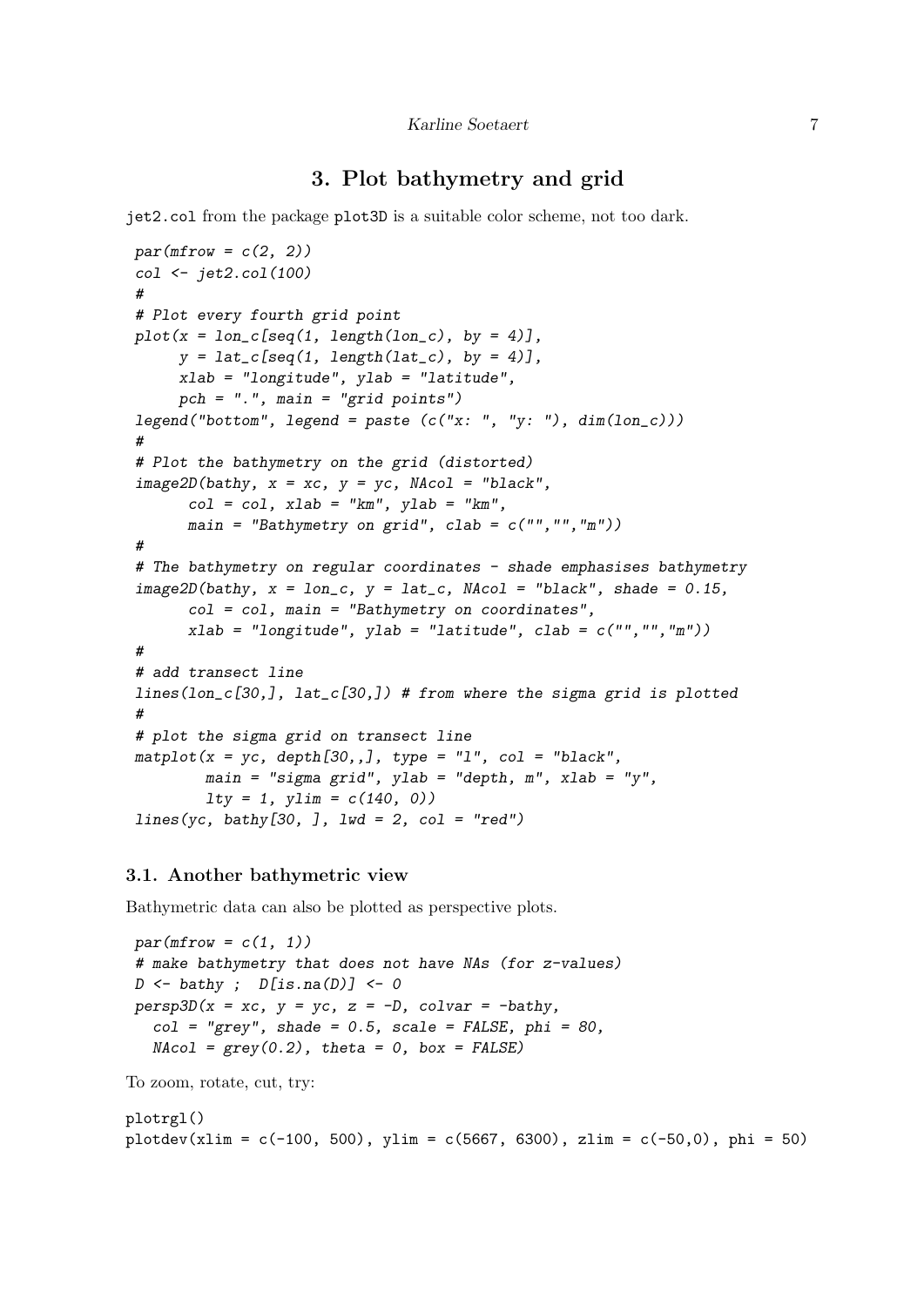



Figure 1: Bathymetry and grid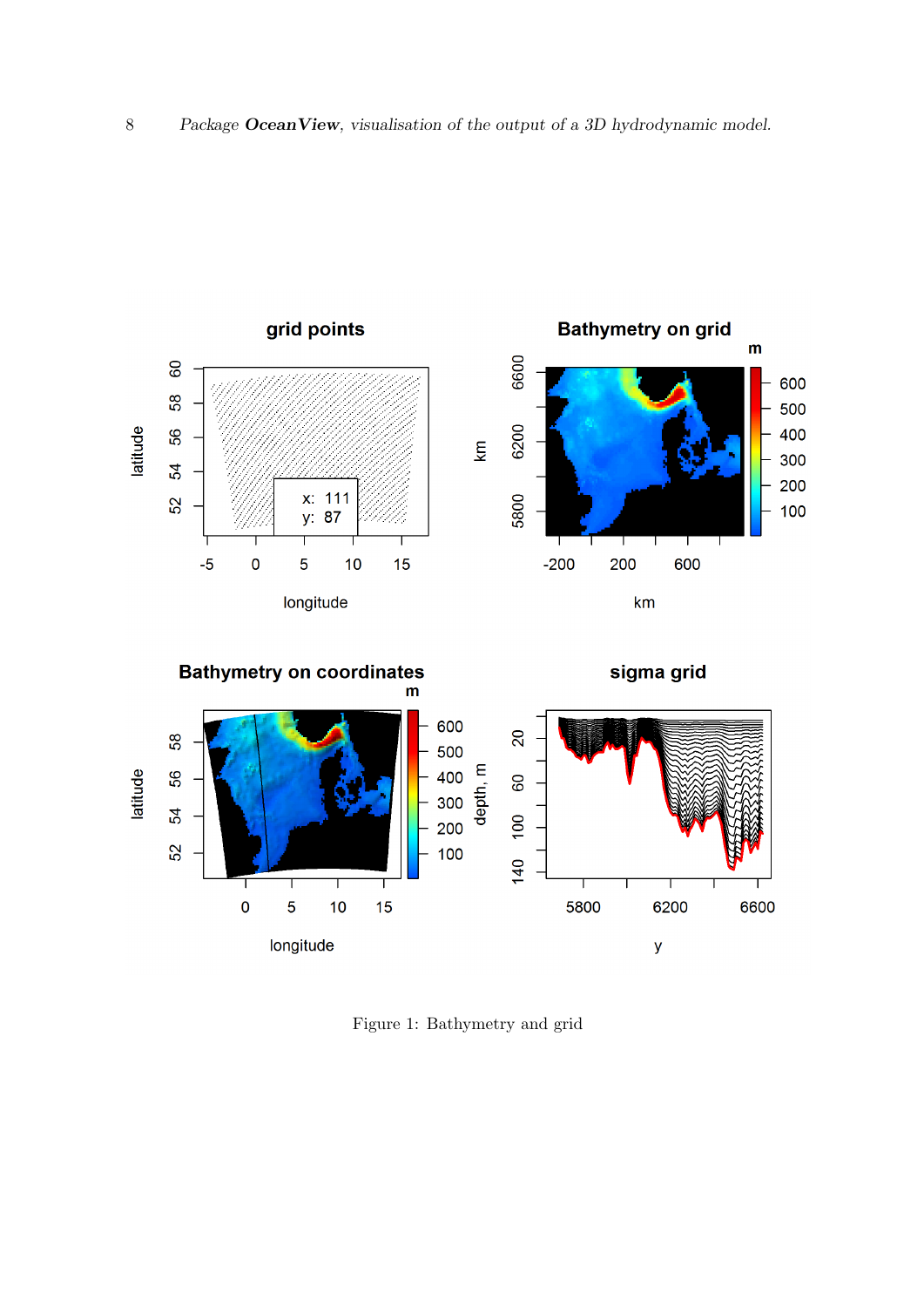

Figure 2: Bathymetry in perspective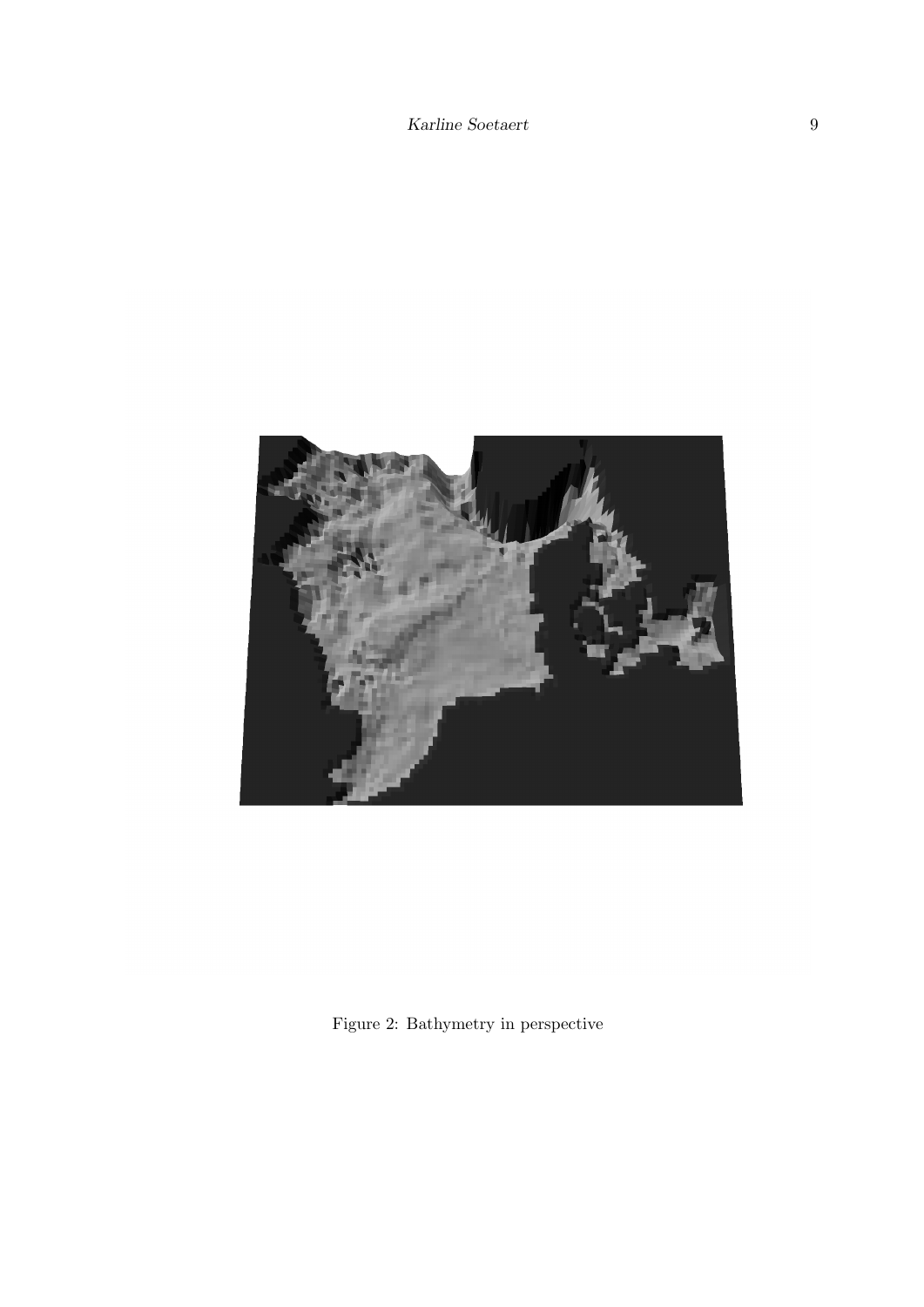# 4. integrated velocities

The arrays u, v contain depth-average velocities, as they vary in time. We calculate the average velocity over the 30 days of the simulation:

```
U \leftarrow apply (u, FUN = mean, MARGIN = 1:2)
V \leftarrow apply (v, FUN = mean, MARGIN = 1:2)meanV \leftarrow sqrt(U^2 + V^2)
```
We plot the average velocities as quivers on an image:

```
par(mfrow = c(1, 1))image2D(z = meanV, x = lon_c, y = lat_c,col = col, Mcol = grey(0.4),
      main = "Mean velocity", clab = c("", "", "m/s"))
quiver2D(U, V, x = \text{lon}_c, y = \text{lat}_c, add = TRUE,
      by = 2, scale = 3, 1wd = 2, arr.max = 0.3)
```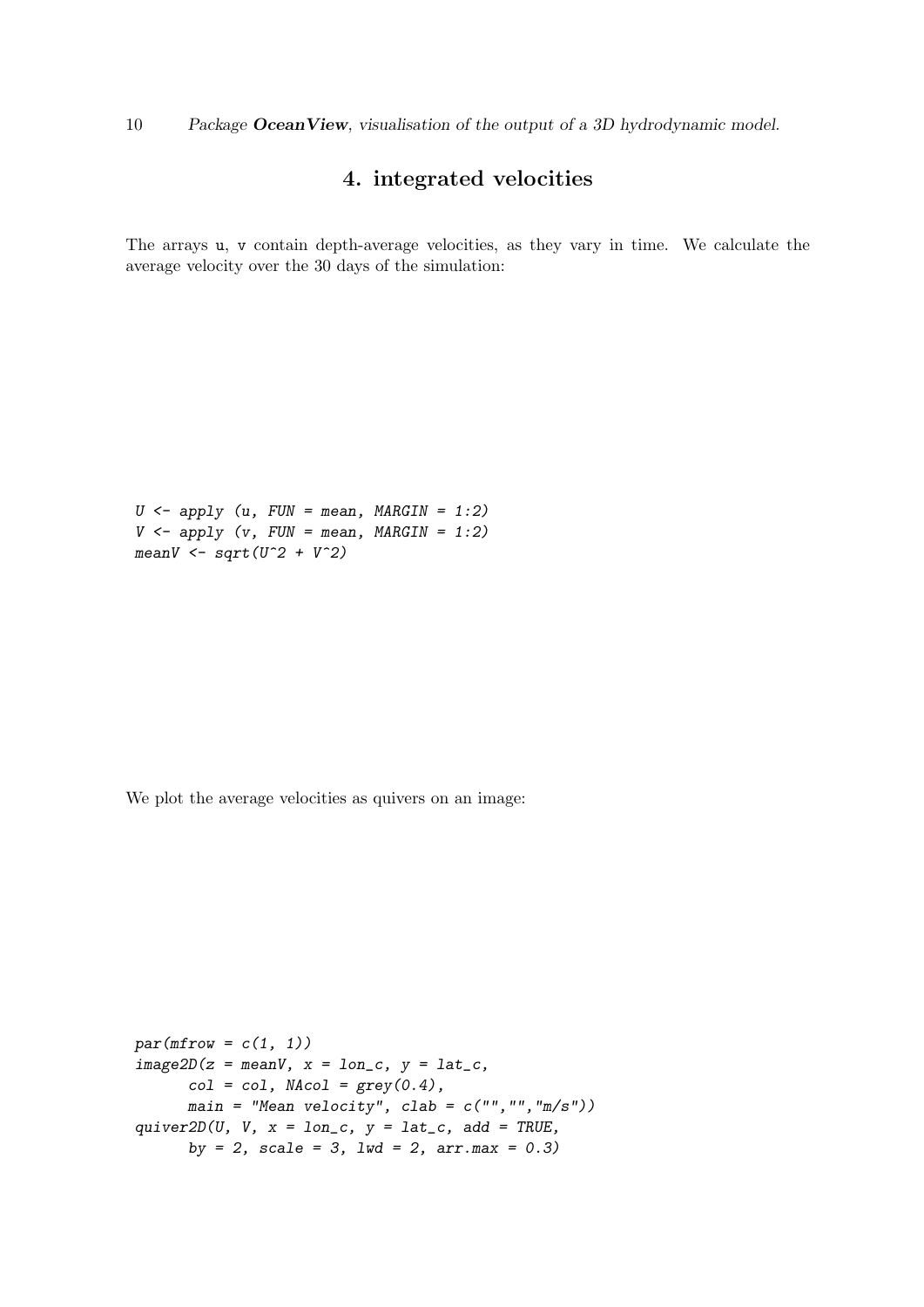



Try this, and use left and right mousekey:

```
image2Drgl(z = meanV, x = lon_c, y = lat_c,col = col, NAcol = grey(0.4),
      main = "Mean velocity")
quiver2Drgl(U, V, x = \text{lon}_c, y = \text{lat}_c, add = TRUE,
      by = 2, scale = 3, 1wd = 2, arr.max = 0.2)
# select a rectangular region
cutrgl()
```
Velocity (log scale) draped on the bathymetry.

 $persp3D(x = xc, y = yc, z = -D, colvar = meanV,$ lighting = TRUE, scale = FALSE, phi =  $80$ , box = FALSE,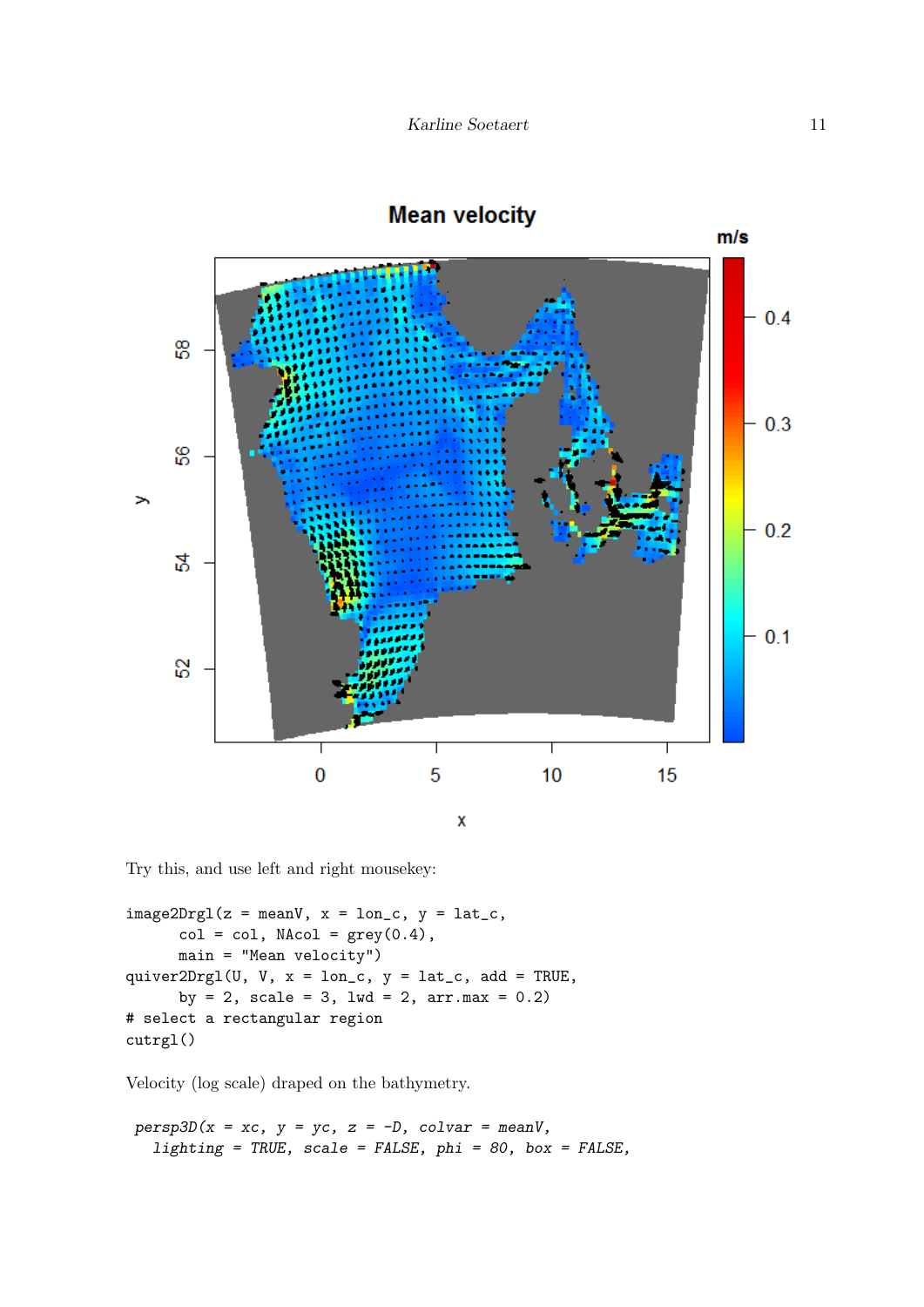12 Package OceanView, visualisation of the output of a 3D hydrodynamic model.

```
log = "c", clab = "m/s", main = "Mean velocity",M_{\text{cool}} = \text{grey}(0.2), theta = 0, inttype = 2)
```
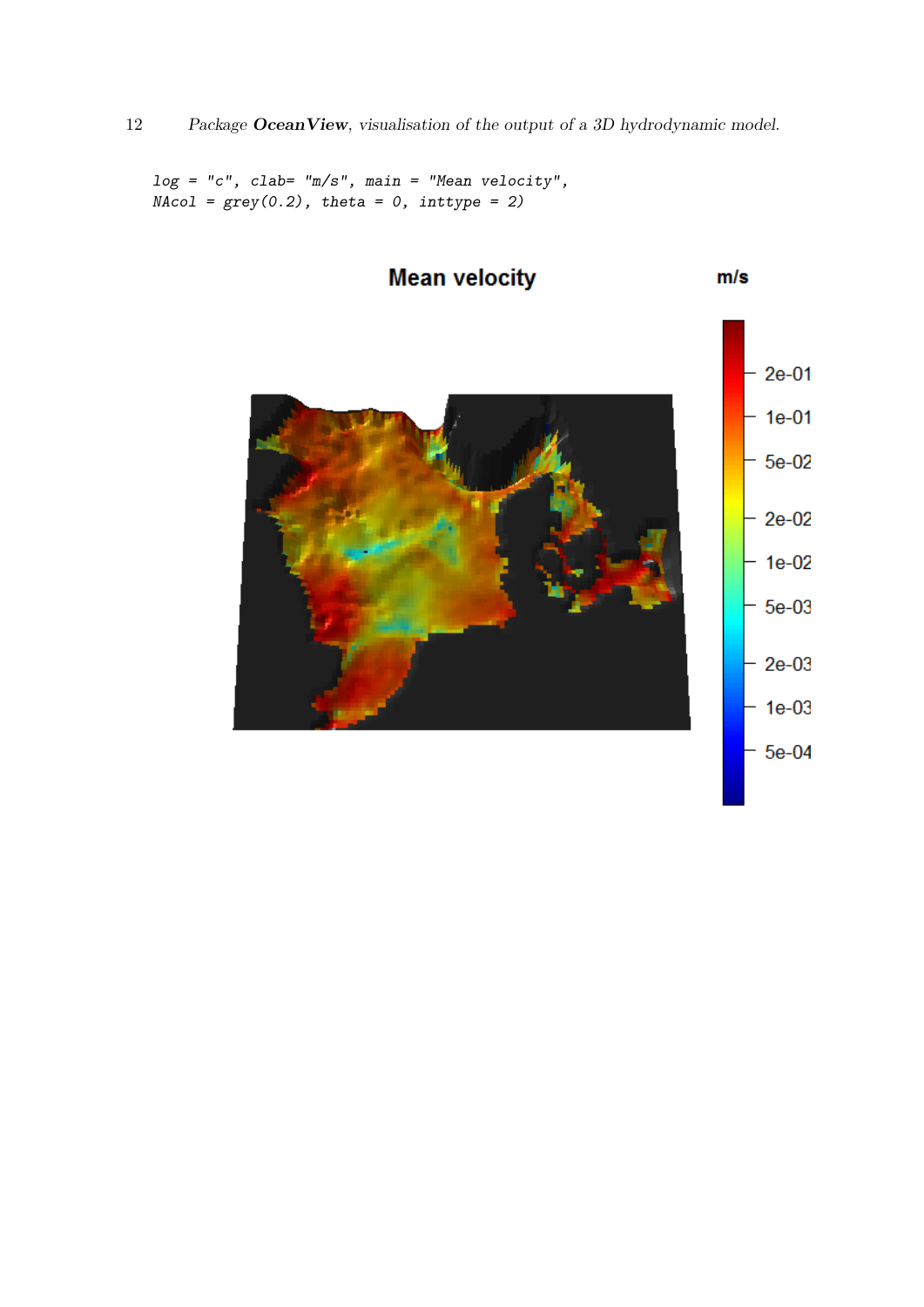# 5. Quivers at selected time points

We can also easily visualise quivers at selected time points:

```
tselect \le time[seq(from = 1, to = 30, by = 8)]
par(oma = c(0, 0, 2, 0), las = 1)quiver2D(u, v, x = xc, y = yc,subset = (time \; %in\; test),
       scale = 3, arr.max = 0.2, by = 3, mask = bathy,
       NAcol = "darkgrey", main = paste("day ", tselect/86400))
```


day 9







X

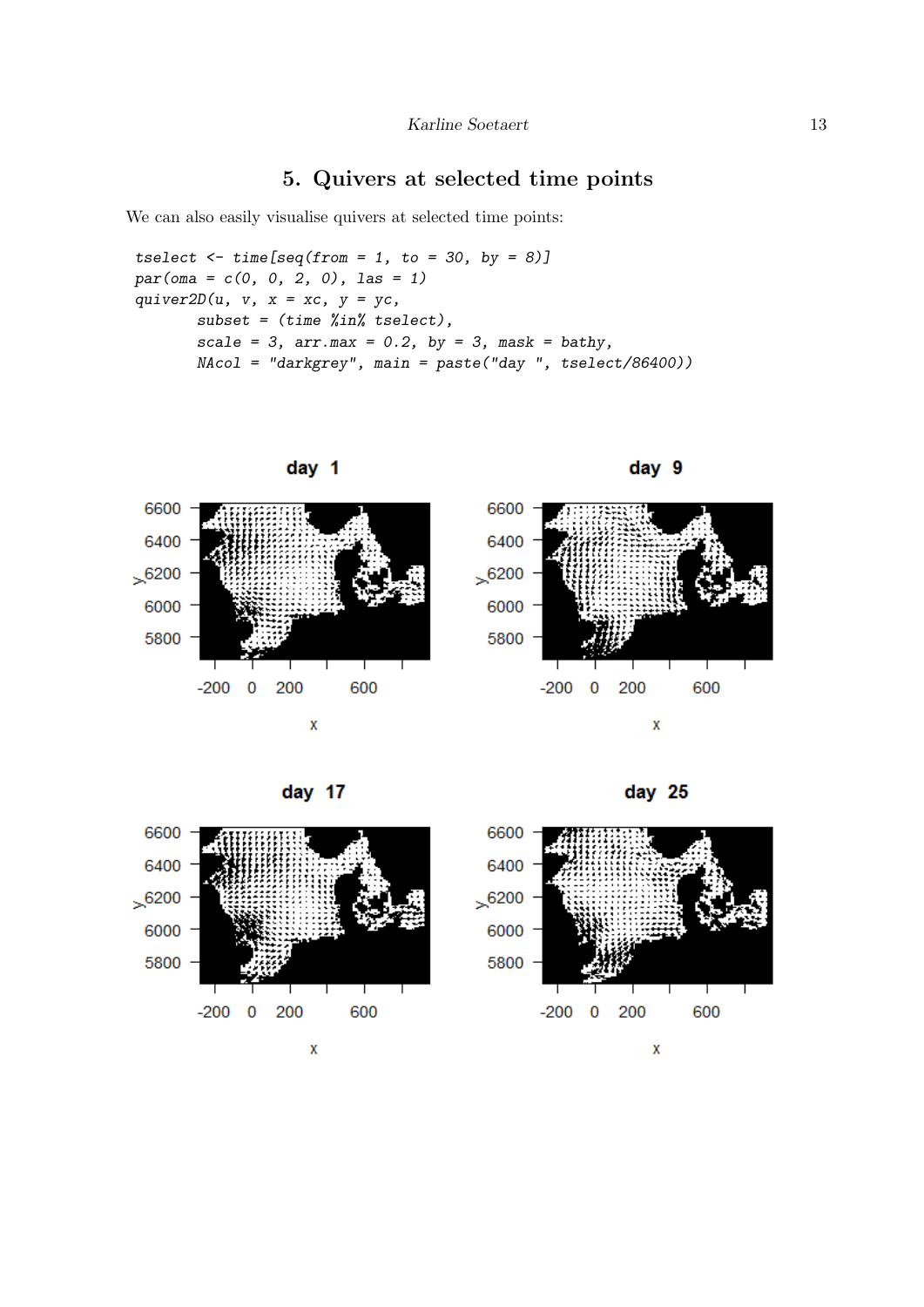14 Package OceanView, visualisation of the output of a 3D hydrodynamic model.

# 6. surface elevation, for selected time steps

To depict the surface elevation at 3 time points, we use image2D.

```
zlim <- range(elev, na.rm = TRUE)
tselect \le time[c(1, 10, 20)]
```

```
par(oma = c(0, 0, 2, 0))pm < - par(max = c(2, 2, 2, 0))image2D(elev, subset = (time %in% tselect), mfrom = c(2, 2),MACol = "black", axes = FALSE, xlab = "", ylab = "",contour = TRUE, main = paste("day ", tselect/3600/24),
      zlim = zlim, colkey = FALSE)
colkey(clim = zlim, clab = "m")mtext (outer = TRUE, side = 3, "SURFACE ELEVATION", line = 0)
par(max = pm)
```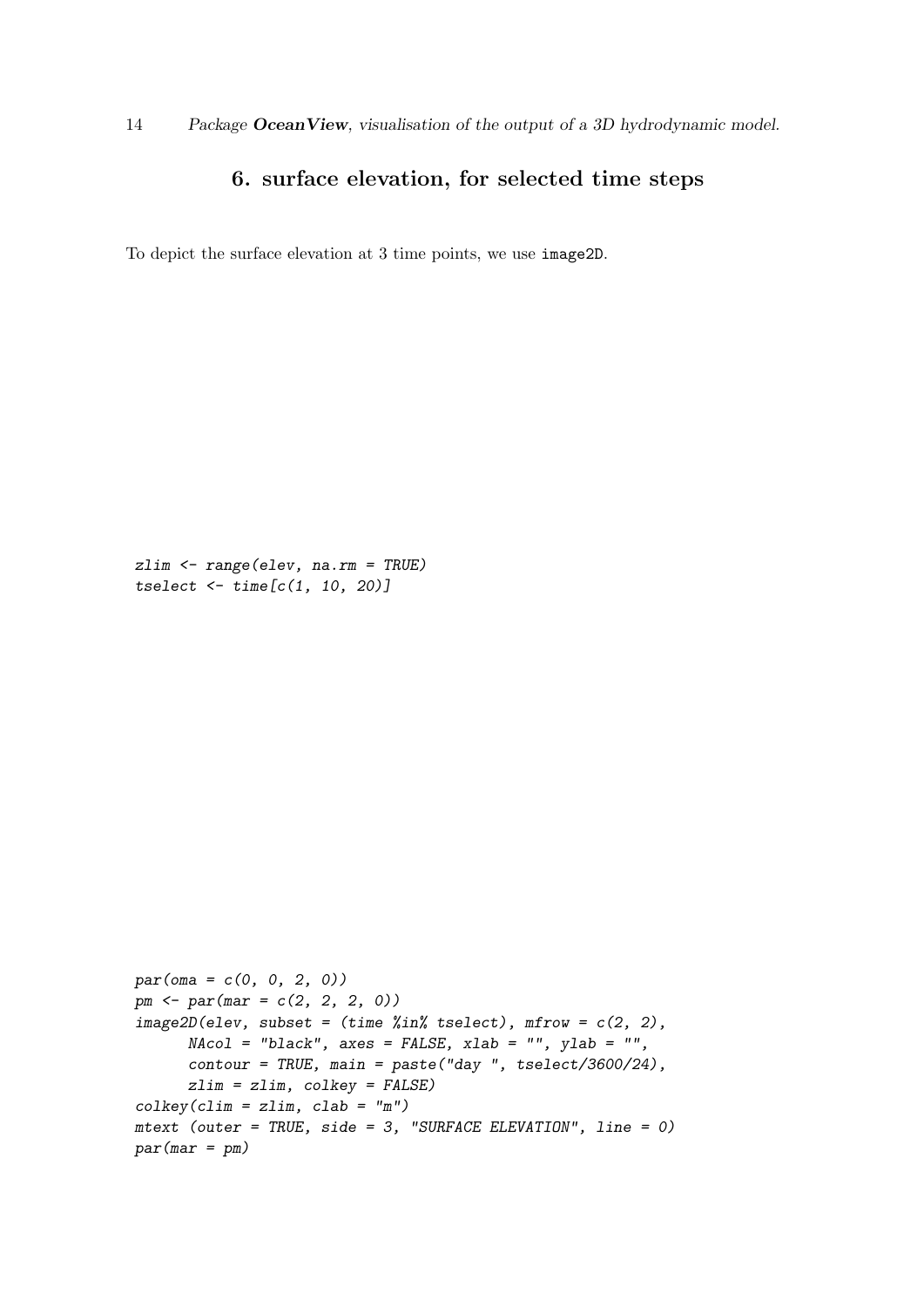

**SURFACE ELEVATION** 







The range of surface elevation, averaged over time is plotted, and contours are added:

```
tidal.range <- apply(elev, MARGIN = 1:2,
                    FUN = function(x) diff(range(x))
```

```
tselect \le time[seq(from = 1, to = 30, length.out = 9)]
par(mfrow = c(1, 1))image2D(x = xc, y = yc, z = tidal.random, contour = TRUE,Macol = "darkgrey", clab = "m", main = "tidal range")
```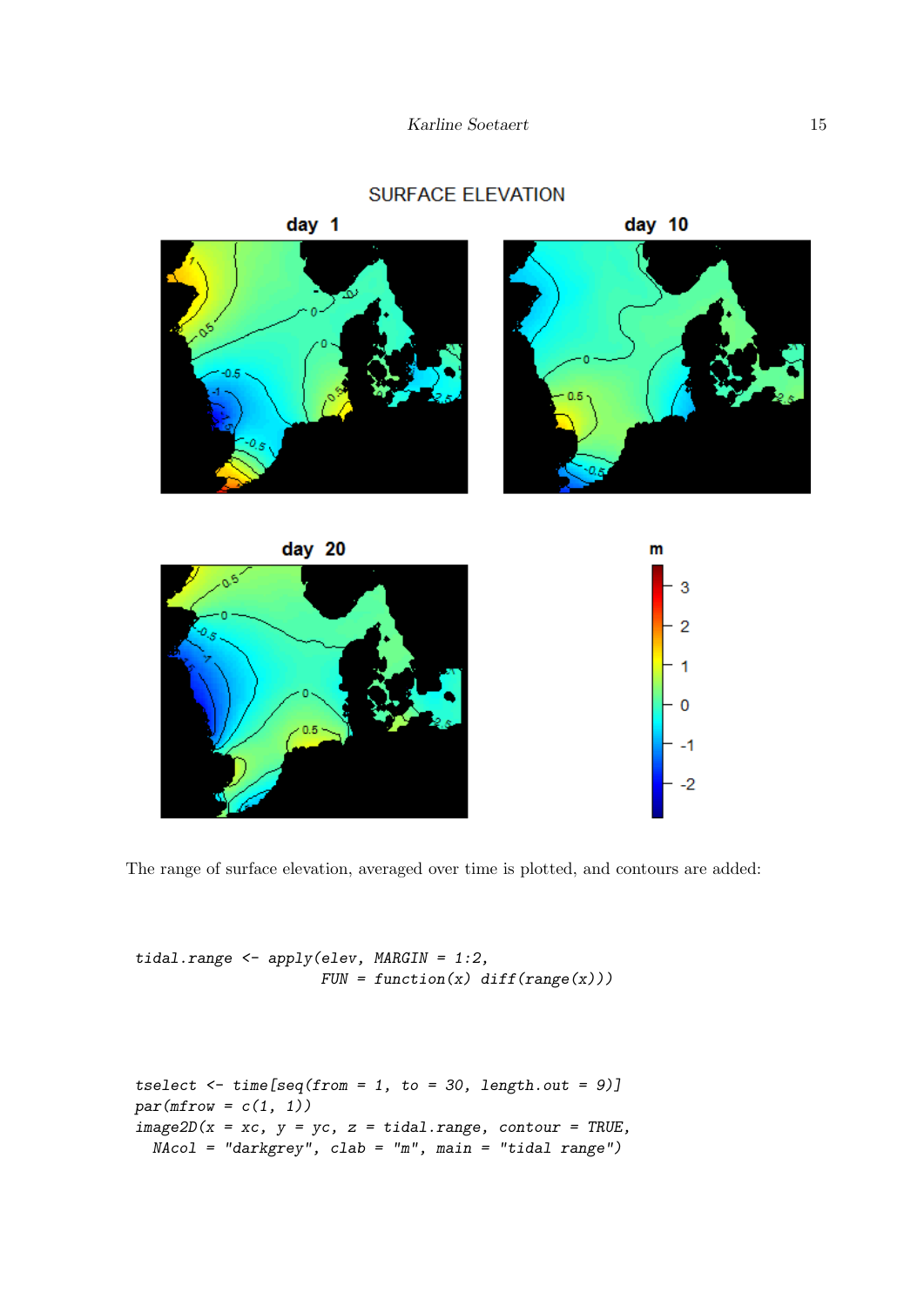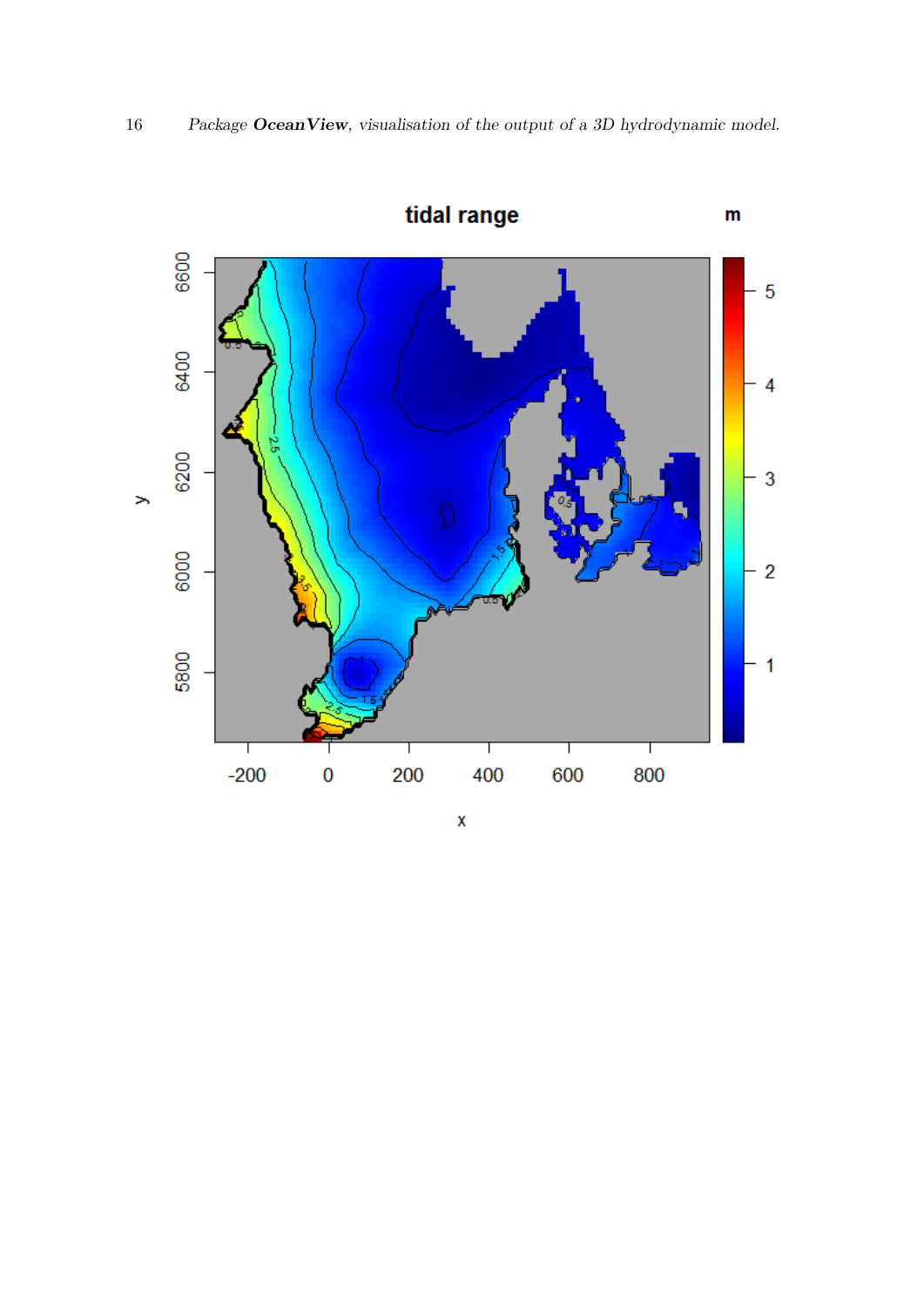# 7. surface temperature, for selected time steps

temp contains 3D temperature data at all time steps. The surface data are selected frist, and then plotted for a selection of time steps.

```
surfTemp <- temp[,, 26, ]
zlim <- range(surfTemp, na.rm = TRUE)
```

```
par(oma = c(0, 0, 2, 0))pm < - par(max = c(2, 2, 2, 0))image2D(surfTemp, subset = (time %in% tselect), mfrom = c(3, 3),Macol = "darkgrey", axes = FALSE, xlab = "", ylab = "",main = paste("day ", tselect/3600/24), zlim = zlim, clab = "dg")
mtext (outer = TRUE, side = 3, "SURFACE TEMPERATURE")
par(max = pm)
```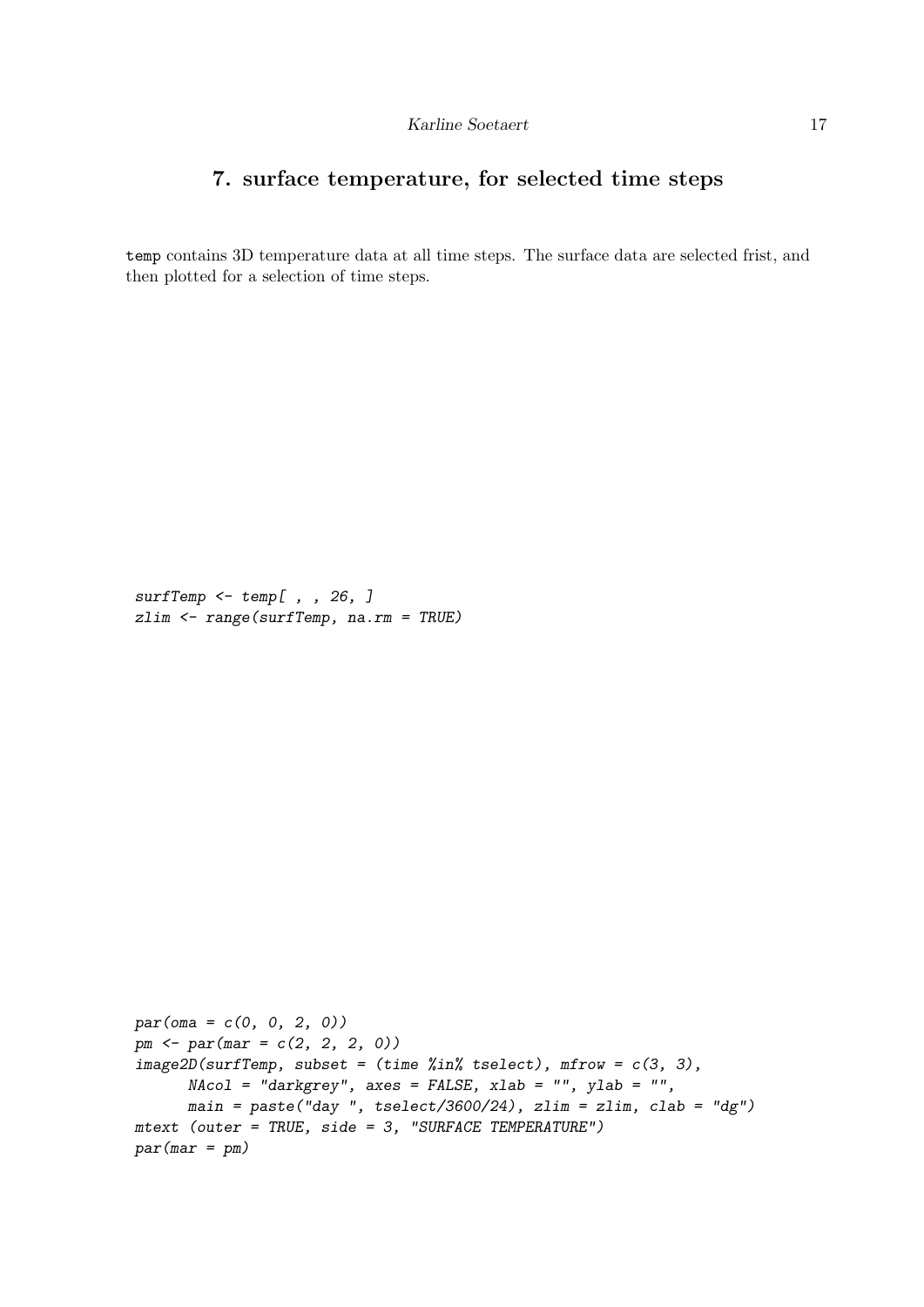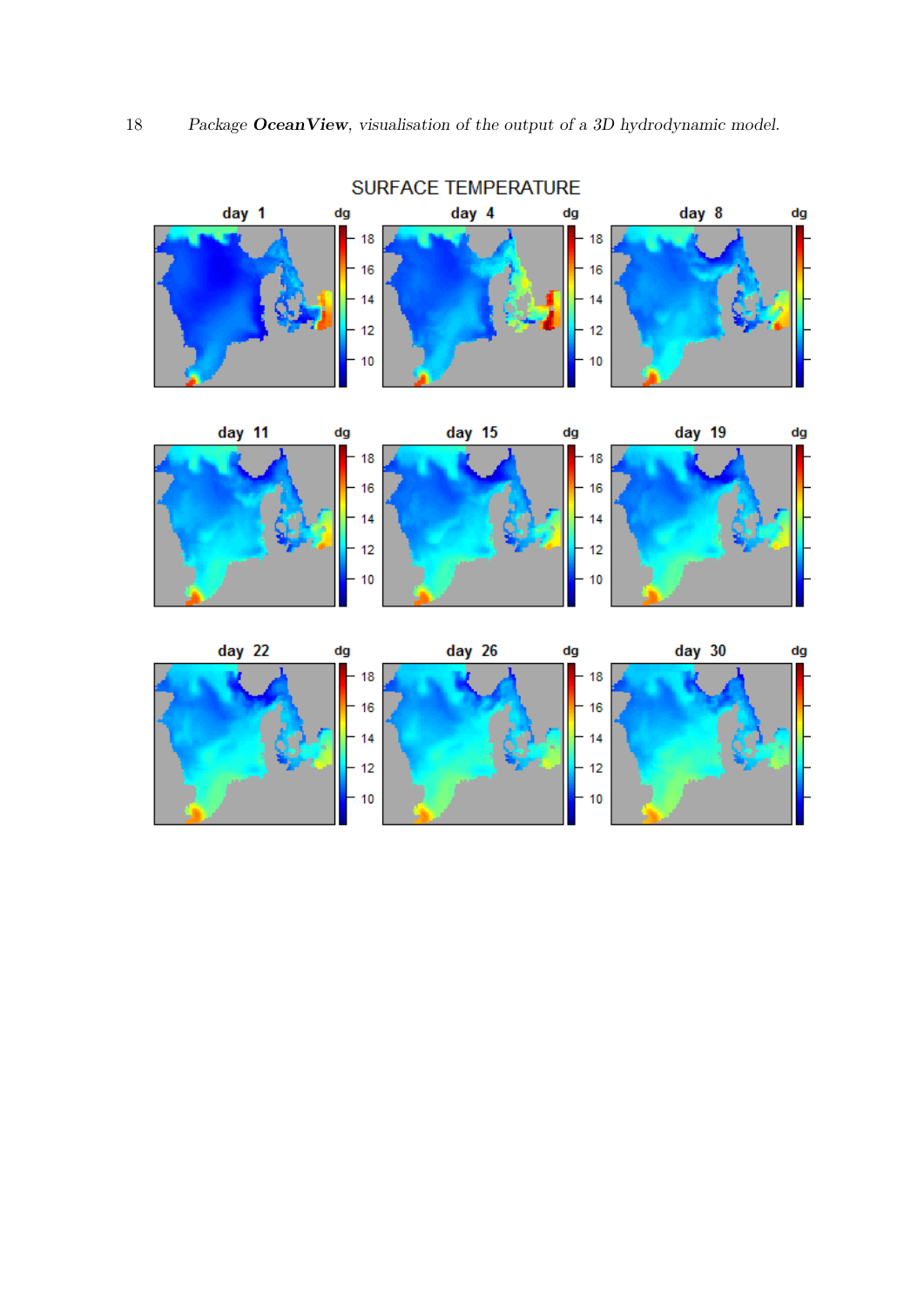# 8. mean temperature along a NS-depth and a SW-depth transect

For two transects, first the time-mean temperature is estimated (apply). The temperature matrix is then converted from sigma coordinates to depth values (mapsigma), increasing the resolution (resfac). Then the image is generated.

```
par(oma = c(0, 0, 2, 0))par(mfrow = c(2, 1))TranTemp \leq apply(temp[30,,,,], MARGIN = 1:2, FUN = mean)
MS \leftarrow mapsigma(TranTemp, sigma = depth[30, , ], x = yc, resfac = 2)
image2D(MS$var, y = MS$depth, x = MS$x, ylim = rev(range(MS$depth)),Macol = "black", ylab = "depth, m", xlab = "ypos, km",main = "NS transect at x = 30", clab = c("", "dgC"))
TranTemp \leq apply(temp[, 68, , ], MARGIN = 1:2, FUN = mean)
MS <- mapsigma(TranTemp, sigma = depth[,68, ], x = xc, resfac = 2)
image2D(MS$var, y = MS$depth, x = MS$x, ylim = rev(range(MS$depth)),Macol = "black", ylab = "depth, m", xlab = "xpos, km",main = "EW transect at y = 68", clab = c("", "dgC"))
mtext (outer = TRUE, side = 3, "Temperature transects")
```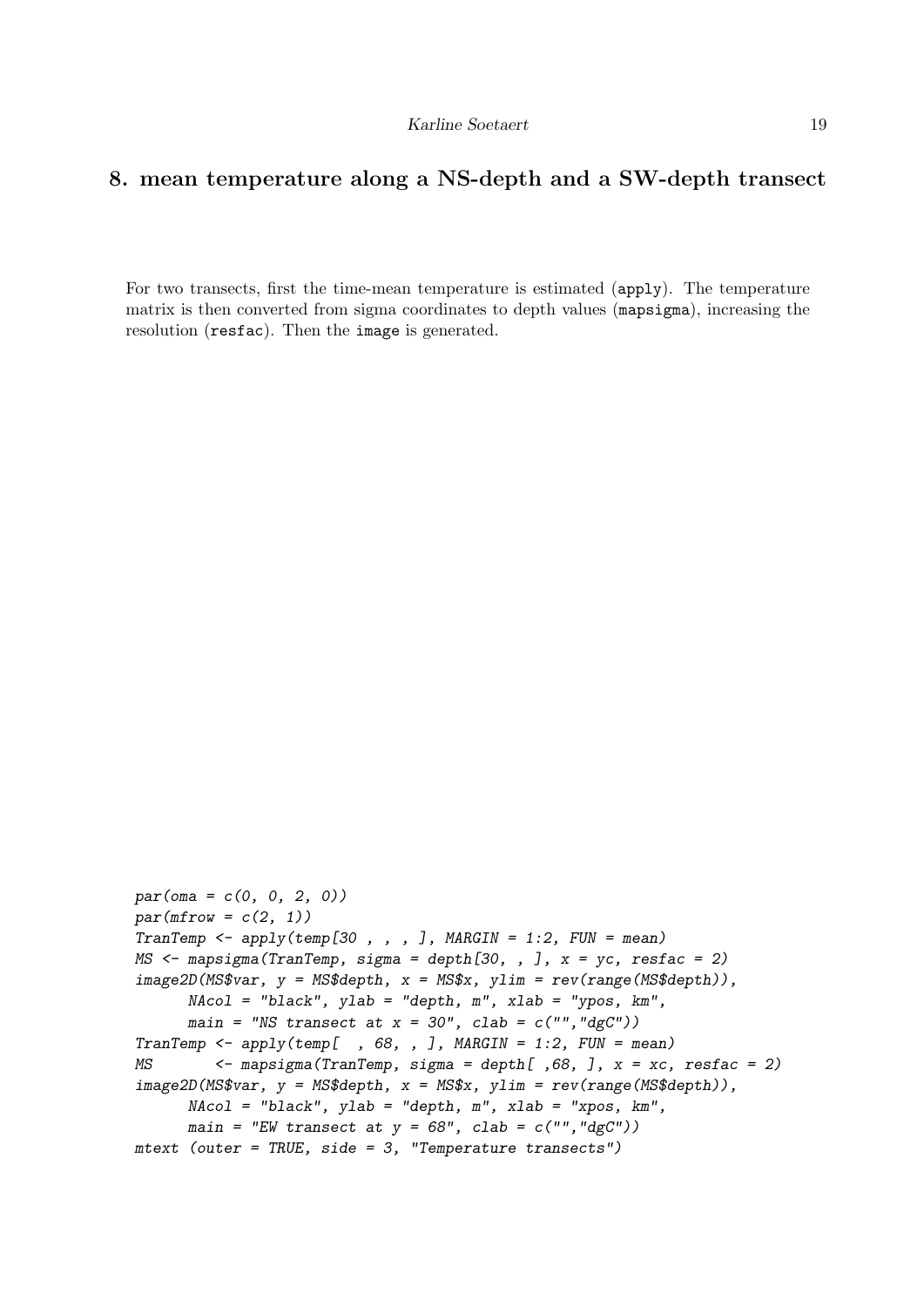





ypos, km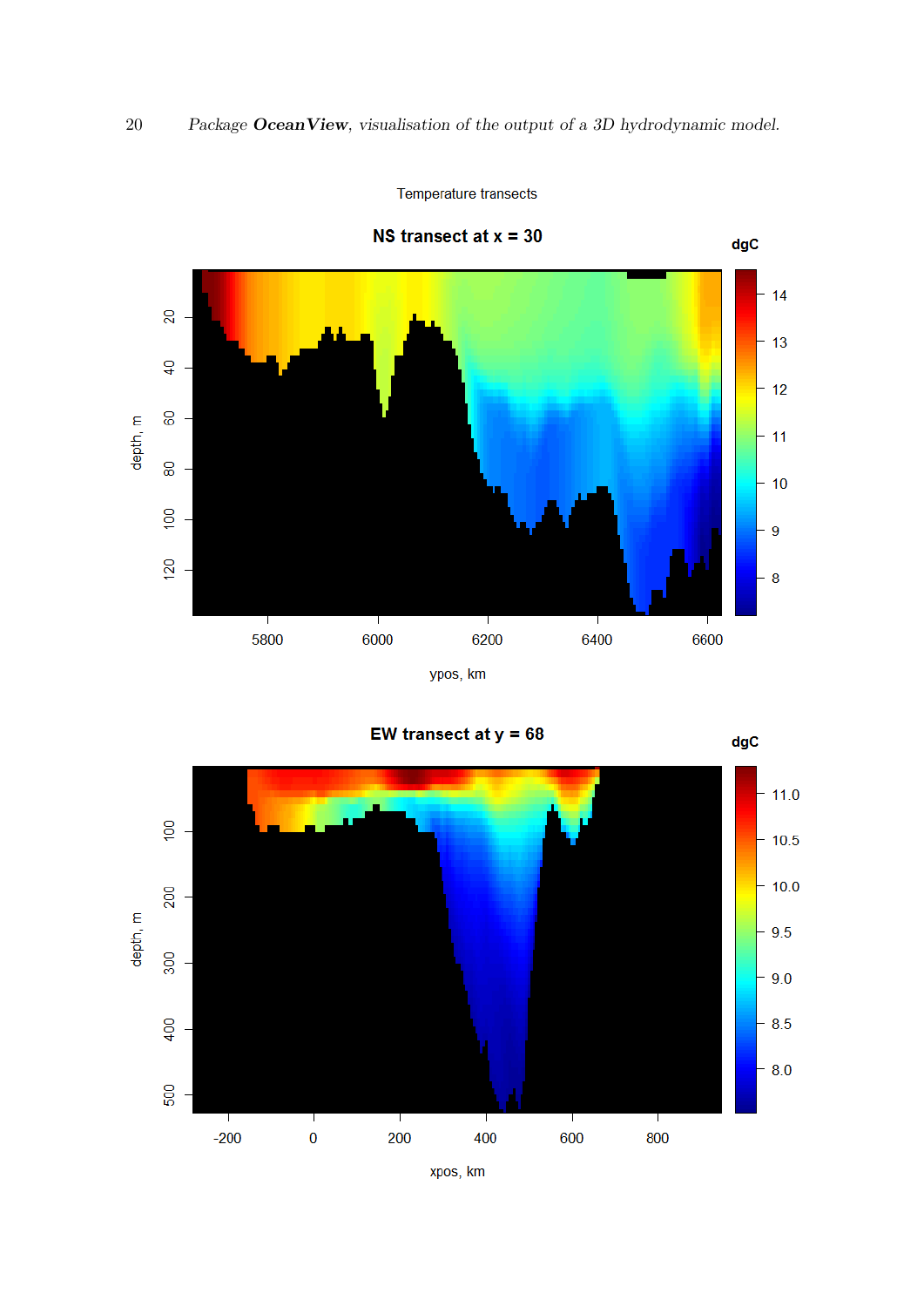### 9. time-averaged vertical velocities at several depths

Here we create the temporally averaged vertical velocities, at selected depth levels and remove the N and E points, as they are unstable:

```
wmean \leq apply(ww, \text{ MARGIN} = 1:3, \text{ FUN} = \text{mean})subset.level <- c(2, 5, 15, 25)
x.remove <- 105:111 ; y.remove <- 82:87
par(oma = c(0, 0, 2, 0))image2D(wmean[-x.remove, -y.remove, ], NAcol = "black",
       main = paste("depth level", subset.level), zlim = c(-1e-3, 4e-4),
       subset = (\text{level } \frac{\pi}{6} \text{in} \frac{\pi}{6} \text{ subset } \text{level}), \text{ club} = c("w", "m/s"))mtext (outer = TRUE, side = 3, "Vertical velocity")
```




#### **Vertical velocity**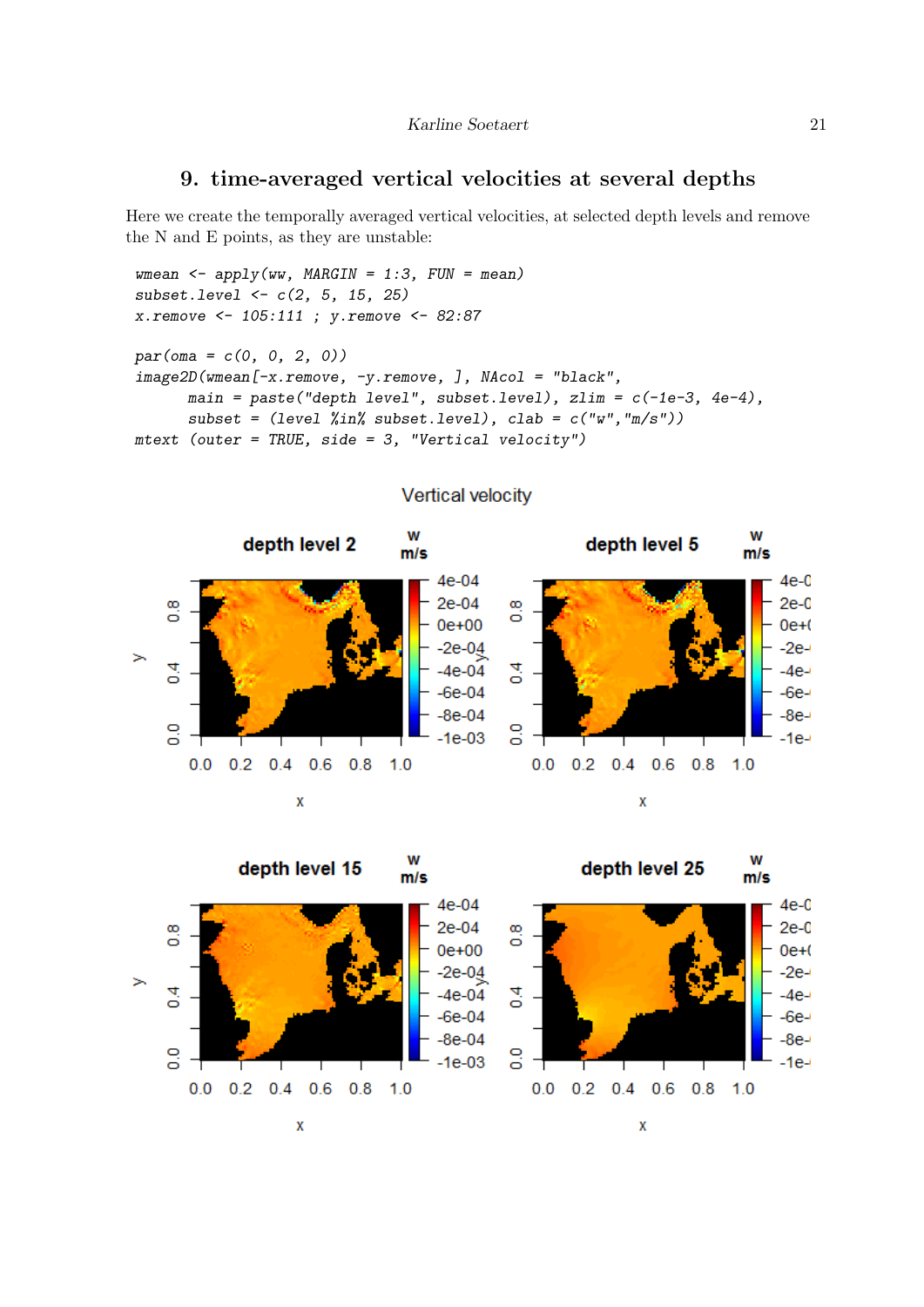# 10. time-averaged horizontal velocity vectors at several depths

uu and vv contain 3D output of horizontal velocities at all time points. We first create temporally averaged velocities:

```
umean \leq apply(uu, MARGIN = 1:3, FUN = mean)
vmean \leq apply(vv, \text{ MARGIN} = 1:3, \text{ FUN} = \text{mean})
```
The unstable N and E points are removed and a quiver produced:

```
par(oma = c(0, 0, 2, 0))quiver2D(umean[-x.remove, -y.remove, ], vmean[-x.remove, -y.remove, ],
       M_{\text{Acol}} = "grey", mask = bathy[-x.remove, -y.remove],
       main = paste("depth level", subset.level), by = 3,
       scale = 3, arr.max = 0.2, subset = (level \n  <i>1</i>in% subset.level))
mtext (outer = TRUE, side = 3, "Time-average flows")
```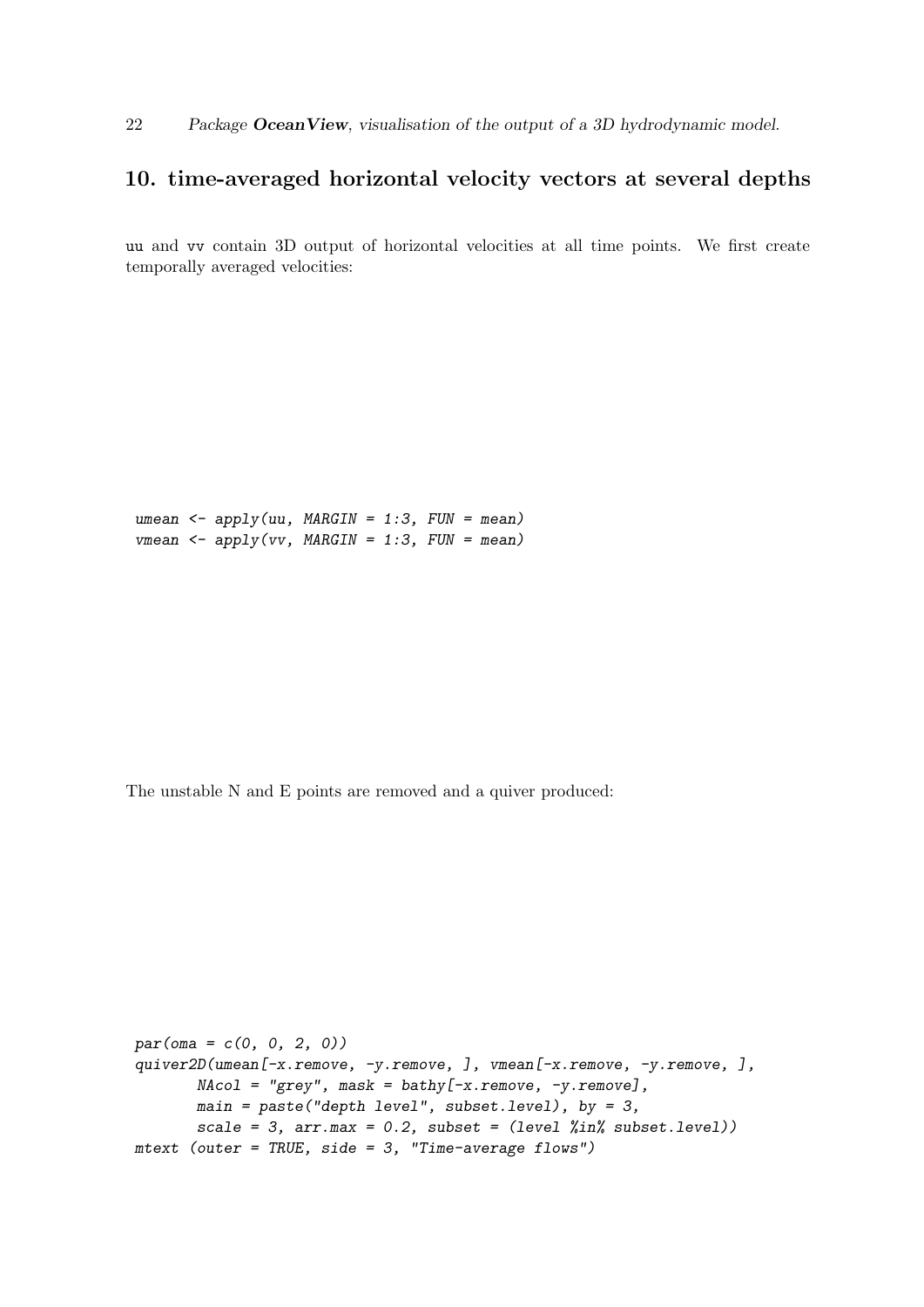





X



depth level 25

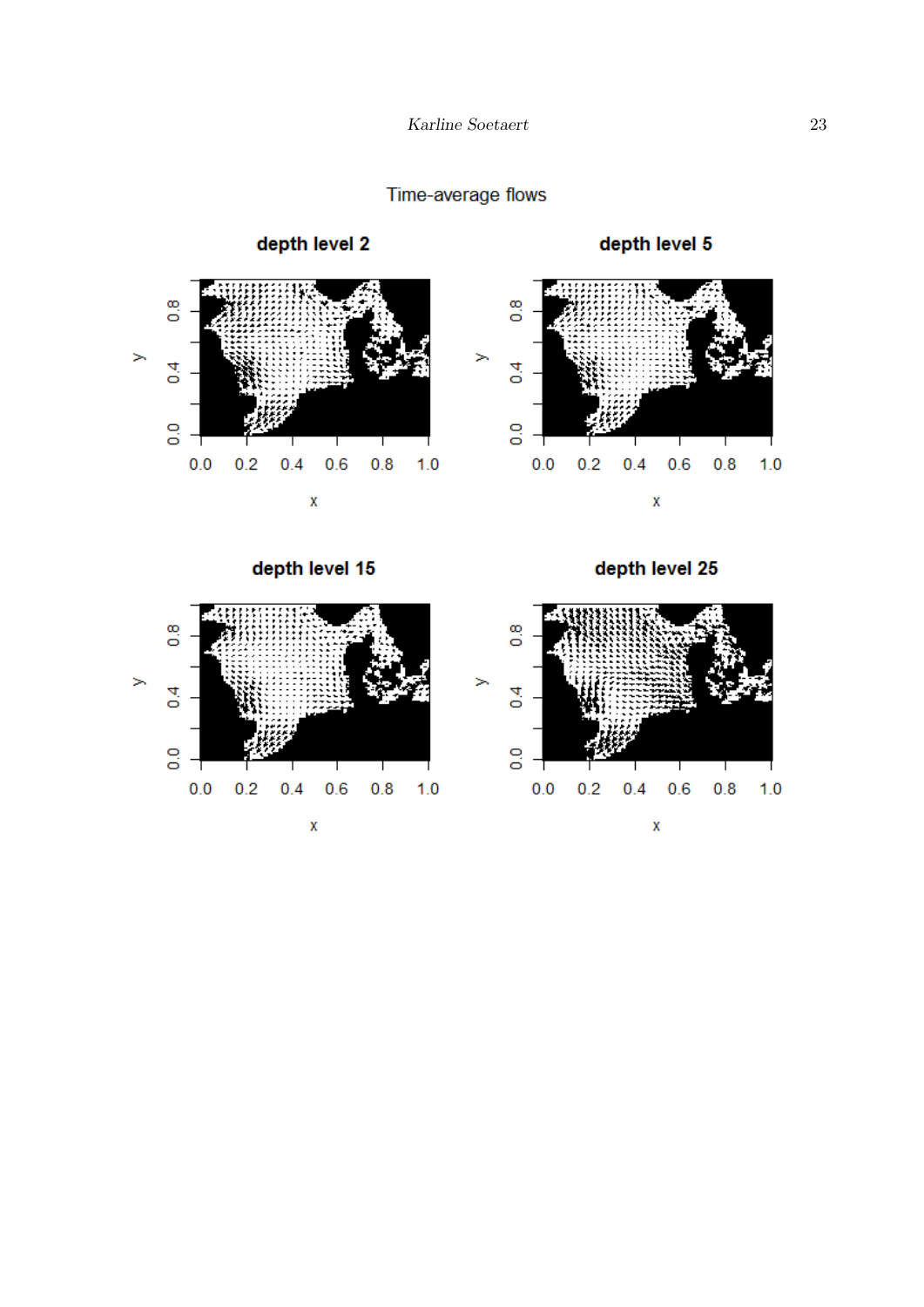## 11. NE and SW transects of time-averaged flows

The vertical velocities are 1000 times smaller than the horizontal ones; so to produce the quiver plots, they are multiplied with 1000:

```
par(mfrow = c(2, 1), mar = c(4, 4, 2, 2))# NS transect
Tran.u <- mapsigma(umean[30 , -y.remove, ], sigma = depth[30, -y.remove,])
Tran.w \leq mapsigma(wmean[30, -y.remove, ], sigma = depth[30, -y.remove,])
TotVelo <- sqrt(Tran.u$var^2 + Tran.w$var^2 )
DD <- Tran.w$depth
# ranges of u and v
range(Tran.u$var, na.rm = TRUE)
[1] -0.09098173 0.12890817
range(Tran.w$var, na.rm = TRUE)
[1] -7.923670e-05 7.631142e-05
#
image2D(TotVelo, y = DD, x = yc[ -y.remove], col = col,vlim = rev(range(DD)), NAcol = "black", resfac = 2,
      ylab = "depth, m", xlab = "ypos, km",main = "NS transect at x = 30")
quiver2D(Tran.u$var, Tran.w$var*1000, arr.min = 0.1, arr.max = 0.1,
       y = DD, x = yc[ -y.remove],
       by = c(2,1), scale = 3, add = TRUE)
#
# EW transect
Tran.v <- mapsigma(vmean[-x.remove , 68, ], sigma = depth[-x.remove, 68,])
Tran.w \leq mapsigma(wmean[-x.remove, 68, ], sigma = depth[-x.remove, 68,])
TotVelo \leq sqrt(Tran.v$var^2 + Tran.w$var^2 + 1e-8)
DD <- Tran.w$depth
image2D(TotVelo, y = DD, x = xc[-x.remove], col = col,vlim = rev(range(DD)), Mcol = "black", resfac = 2,
      ylab = "depth, m'', xlab = "xpos, km'',
      main = "EW transect at y = 68")
quiver2D(Tran.v$var, Tran.w$var*1000, arr.min = 0.1, arr.max = 0.1,
       y = DD, x = xc[-x.remove],
       by = c(2, 1), scale = 3, add = TRUE)
mtext (outer = TRUE, side = 3, "Flow transects")
```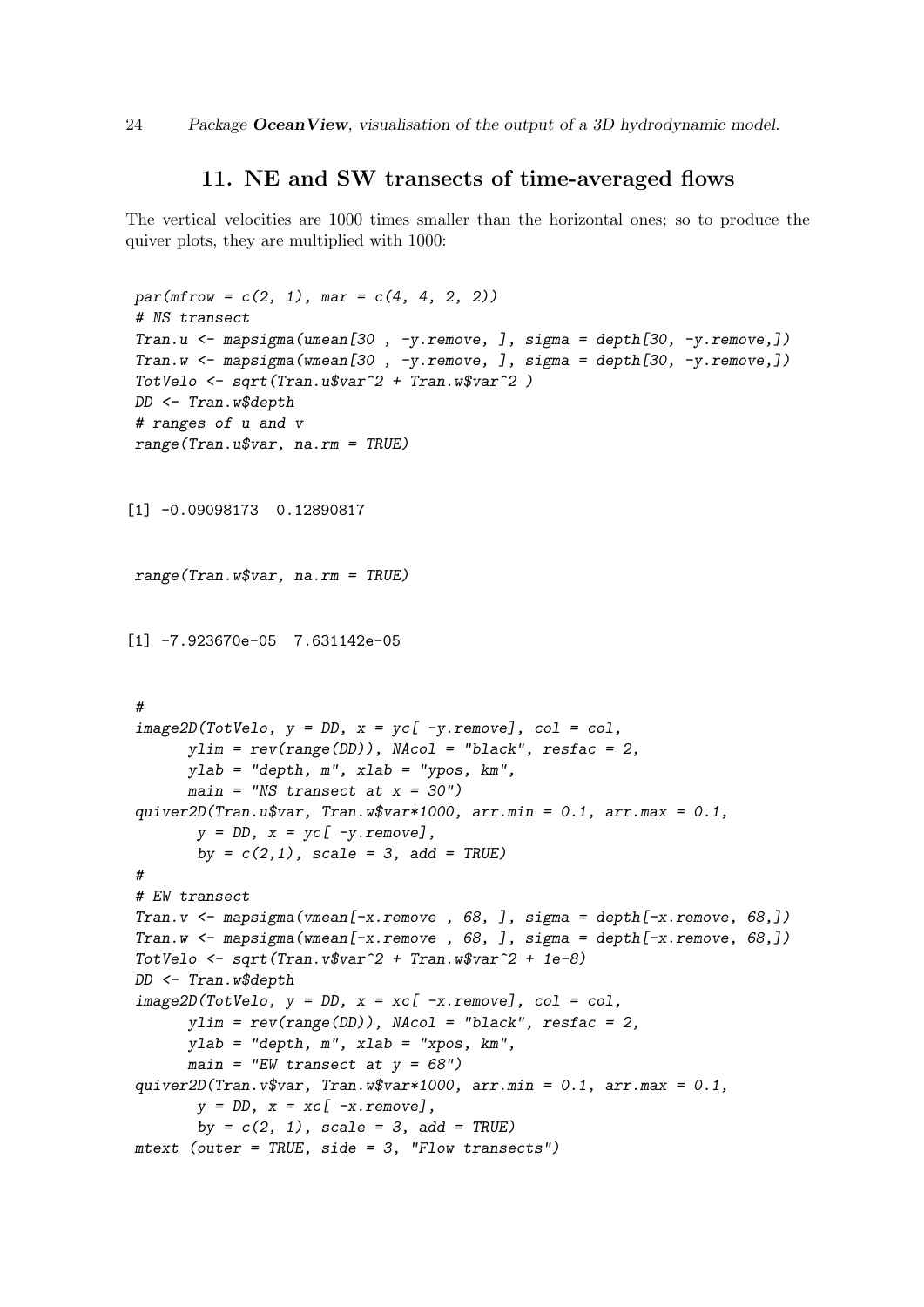NS transect at  $x = 30$ 



ypos, km EW transect at  $y = 68$ 



xpos, km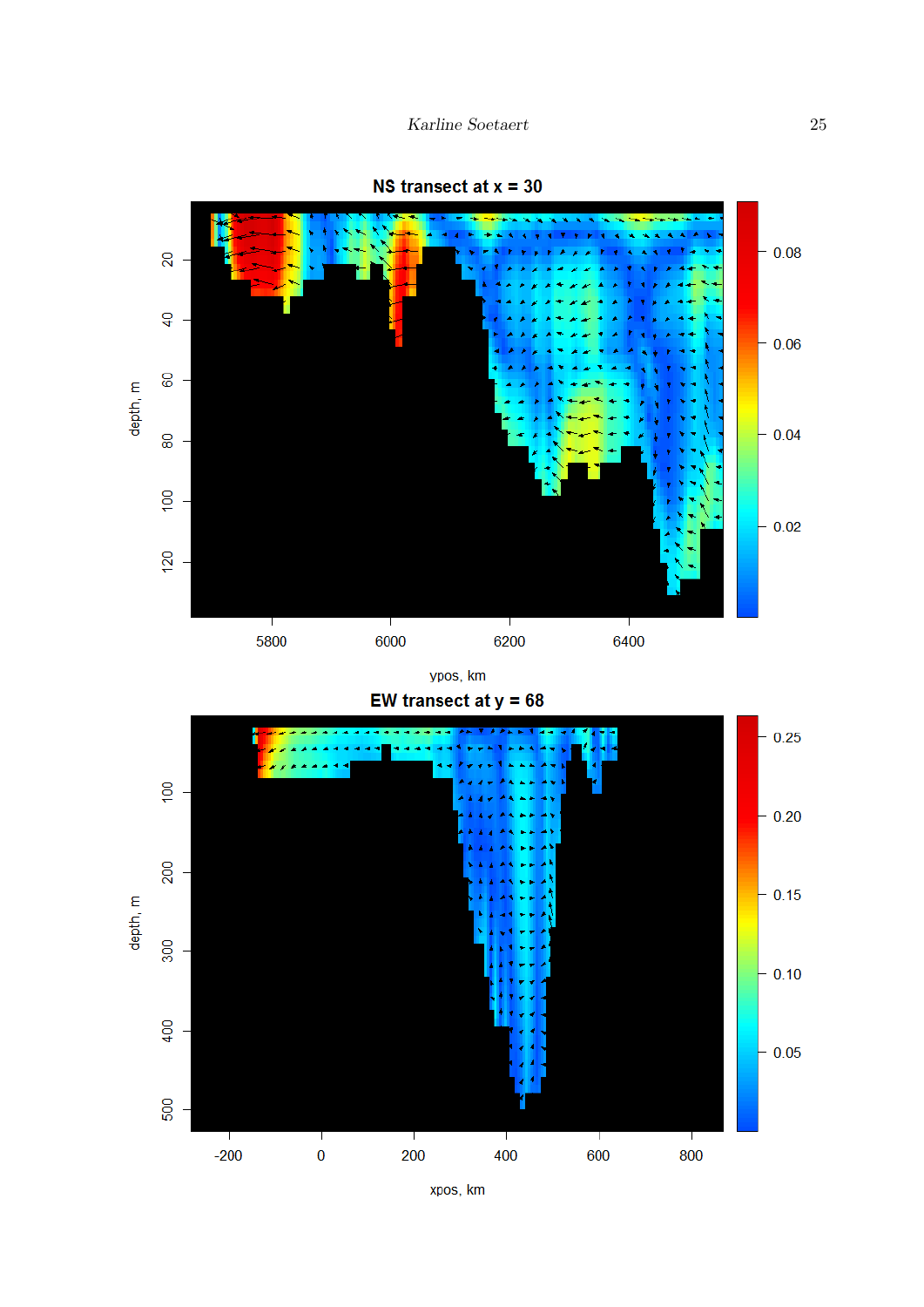## 12. plotting irregular transects, along a ship track

Fot this figure, we will extract data along a (hypothetical) ship track:

```
track \leftarrow cbind(seq(400, 600, length.out = 50),
               seq(6400, 6500, length.out = 50))# Draw the bathymetry on km grid
par(mfrow = c(2, 2))image2D(bathy, x = xc, y = yc, MACol = "black",xlim = c(200, 700), ylim = c(6100, 6600),col = col, xlab = "km", ylab = "km",clab = c("", "", "m"), main = "cruise track")
# add track
points(trainck, pch = ".", cex=3)# Depth on track
trackBat \leq extract (var = bathy, x = xc, y = yc, xyto = track)
plot(x = trackBat\{y[, 1], y = -trackBat\{var, type = "l", xlab = "xc",
  ylab = "m", main = "bathymetry on track")
# temperature
A \vee gtemp \leq apply(temp, MARGIN = 1:3, FUN = mean, na.rm = TRUE)
tempSigma <- transectsigma(var = Avgtemp, sigma = depth,
  x = as.vector(xc), y = as.vector(yc), to = track, resfac = 3)image2D(tempSigma$ var, x = tempSigma$ x, y = tempSigma$ depth,ylim = rev(range(tempSigma$depth)), NAcol = "black",
  main = "temperature on track")
# vertical velocity
wSigma \leftarrow transect sigma(var = wmean, sigma = depth,x = as.vector(xc), y = as.vector(yc), to = track, resfac = 3)image2D(wSigma$ x - x = wSigma$ x, y = wSigma$ x + x = wSigma$ xylim = rev(range(tempSigma$depth)), NAcol = "black",
  main = "vertical velocity on track")
```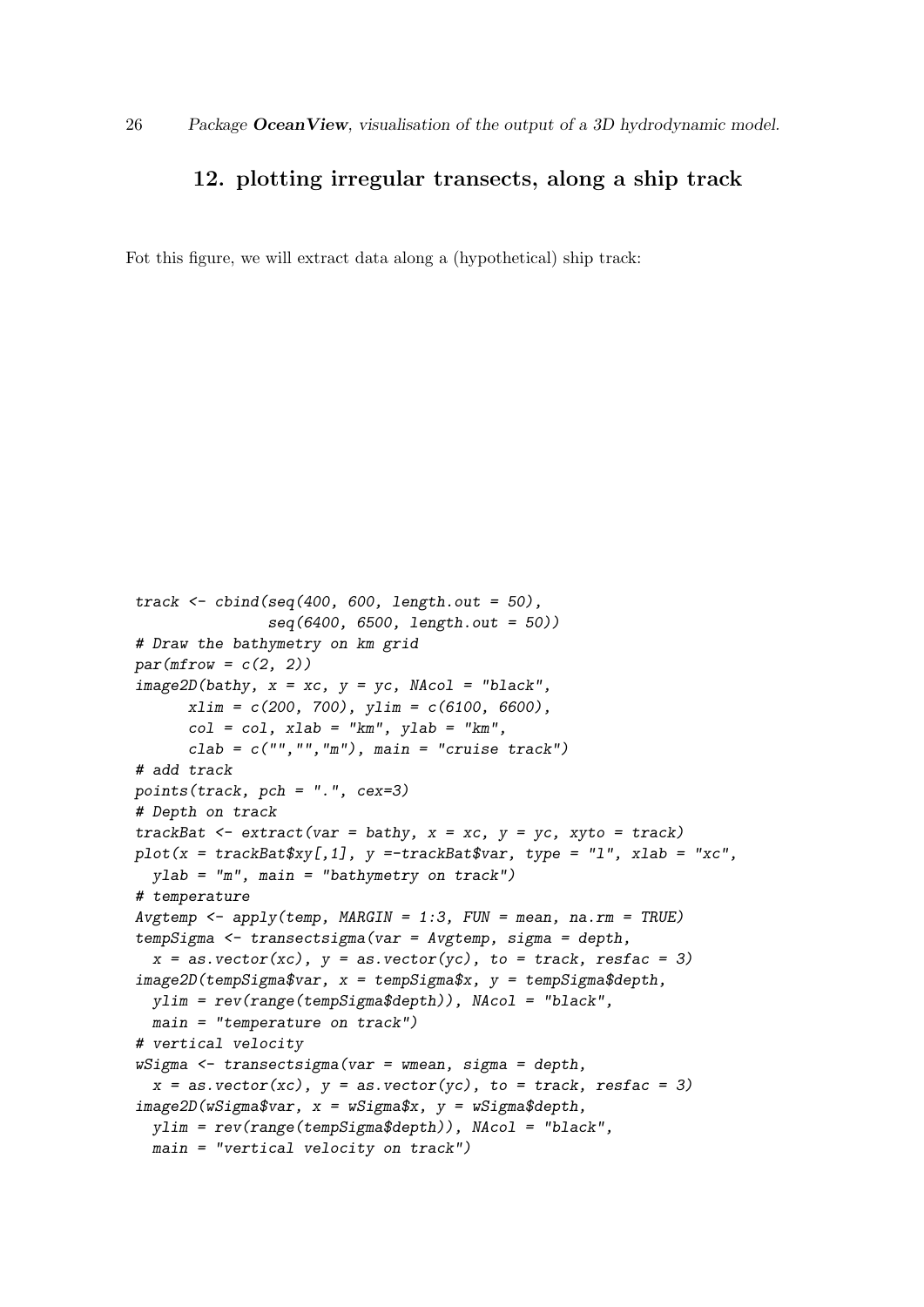

13. Finally

This vignette was made with Sweave [\(Leisch](#page-27-6) [2002\)](#page-27-6).